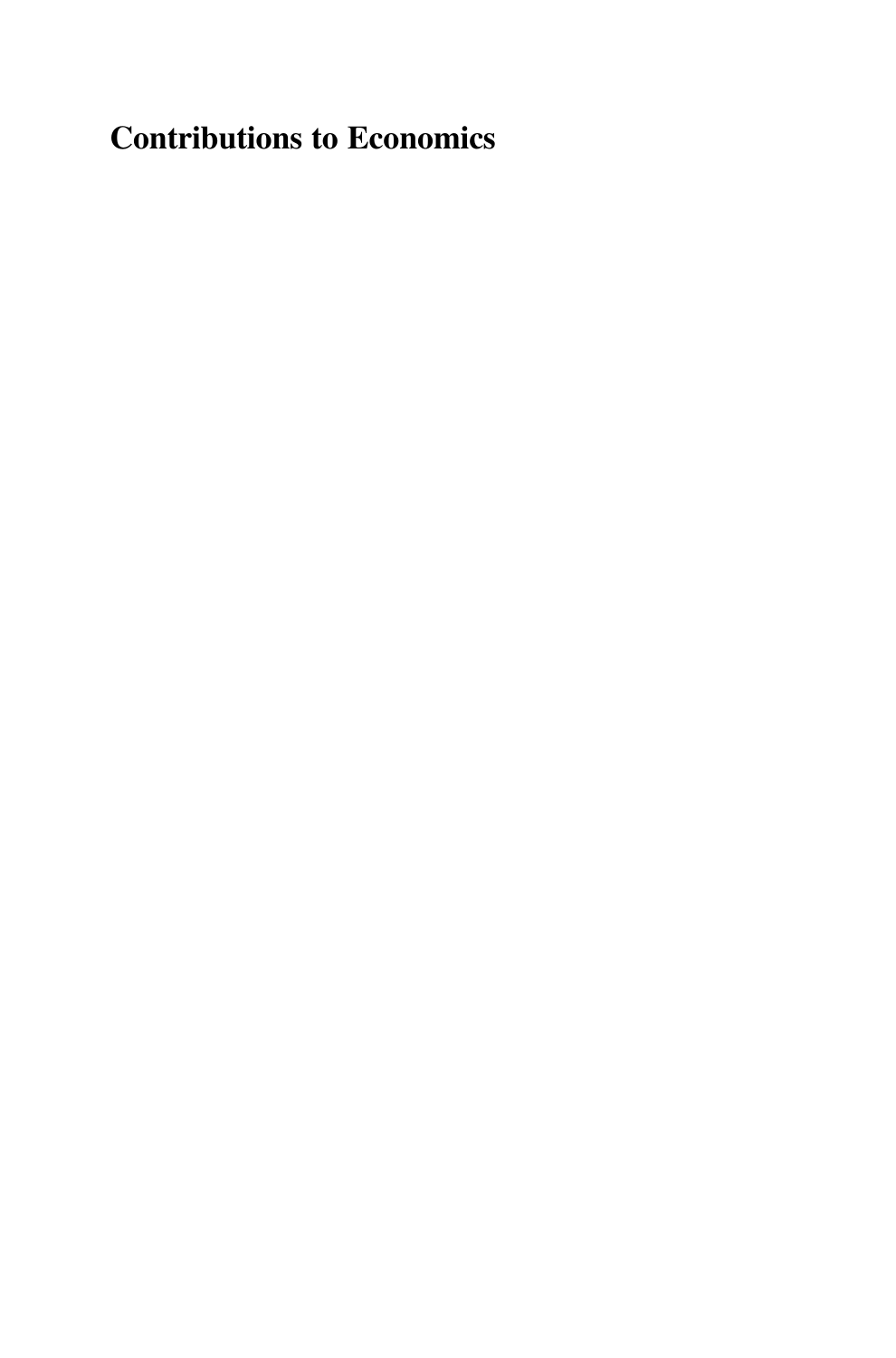The series Contributions to Economics provides an outlet for innovative research in all areas of economics. Books published in the series are primarily monographs and multiple author works that present new research results on a clearly defined topic, but contributed volumes and conference proceedings are also considered. All books are published in print and ebook and disseminated and promoted globally. The series and the volumes published in it are indexed by Scopus and ISI (selected volumes).

More information about this series at <http://www.springer.com/series/1262>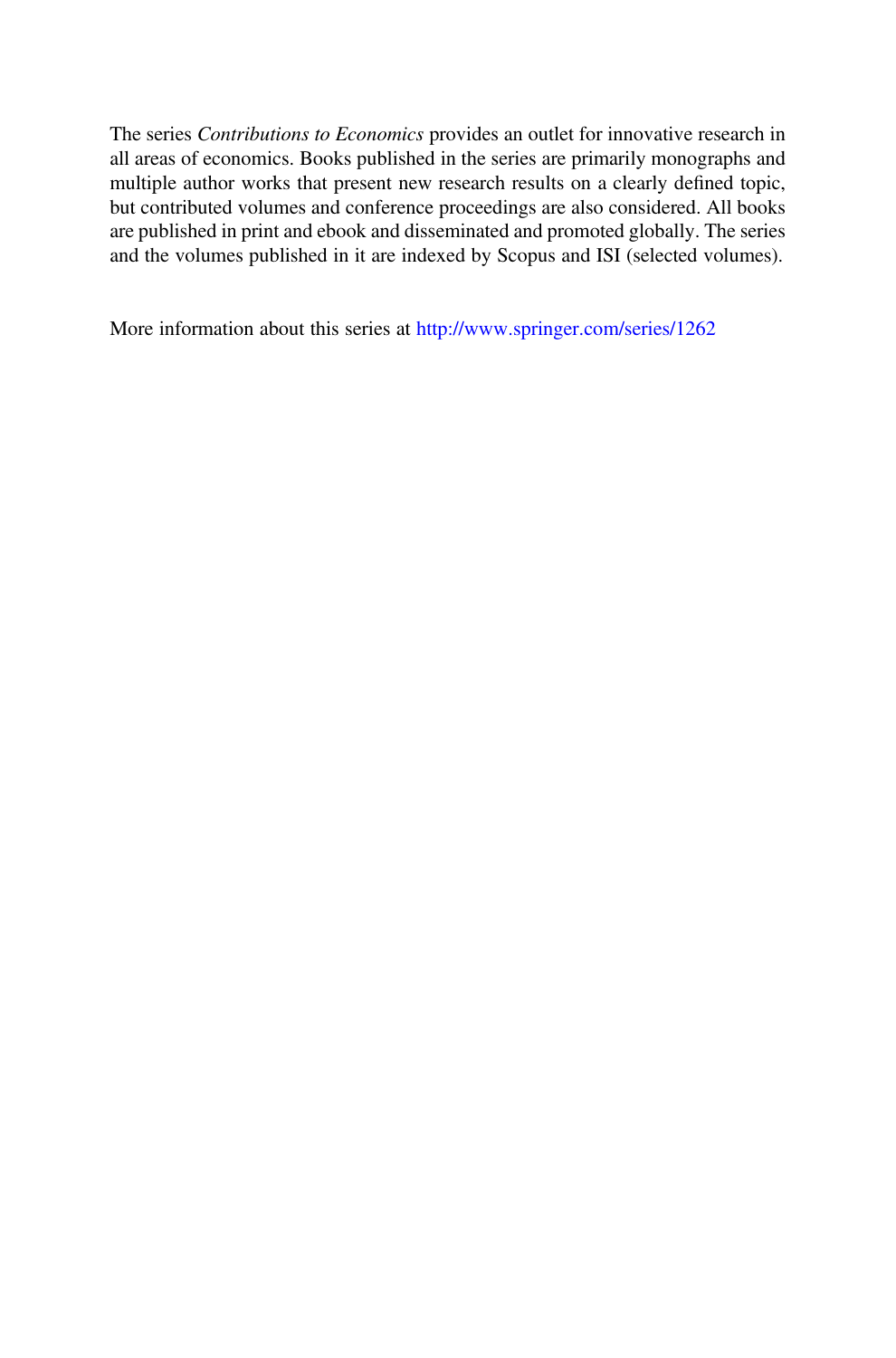Jason García Portilla

# "Ye Shall Know Them by Their Fruits"

A Mixed Methods Study on Corruption, Competitiveness, and Christianity in Europe and the Americas

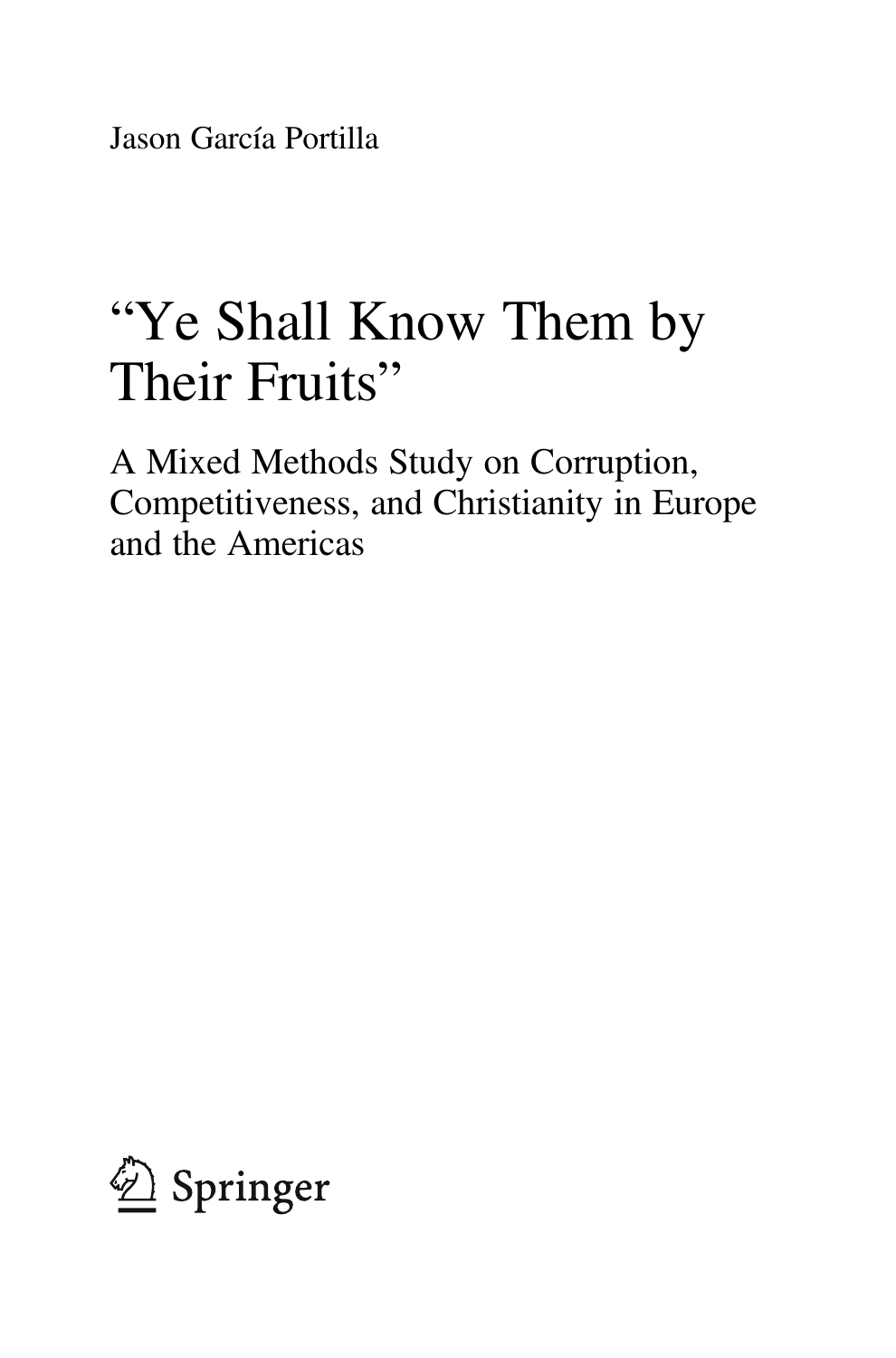Jason García Portilla Swiss-Latin American Center (CLS-HSG) University of St. Gallen St. Gallen, Switzerland



ISSN 1431-1933 ISSN 2197-7178 (electronic) Contributions to Economics<br>ISBN 978-3-030-78497-3 ISBN 978-3-030-78497-3 ISBN 978-3-030-78498-0 (eBook) <https://doi.org/10.1007/978-3-030-78498-0>

Published with the support of the Swiss National Science Foundation (SNSF). Funding Data Identifier (formerly Fundref ID): 10.13039/501100001711. Contribution number: 10BP12\_205749

© The Editor(s) (if applicable) and The Author(s) 2022. This book is an open access publication.

Open Access This book is licensed under the terms of the Creative Commons Attribution 4.0 International License ([http://creativecommons.org/licenses/by/4.0/\)](http://creativecommons.org/licenses/by/4.0/), which permits use, sharing, adaptation, distribution and reproduction in any medium or format, as long as you give appropriate credit to the original author(s) and the source, provide a link to the Creative Commons license and indicate if changes were made.

The images or other third party material in this book are included in the book's Creative Commons license, unless indicated otherwise in a credit line to the material. If material is not included in the book's Creative Commons license and your intended use is not permitted by statutory regulation or exceeds the permitted use, you will need to obtain permission directly from the copyright holder.

The use of general descriptive names, registered names, trademarks, service marks, etc. in this publication does not imply, even in the absence of a specific statement, that such names are exempt from the relevant protective laws and regulations and therefore free for general use.

The publisher, the authors, and the editors are safe to assume that the advice and information in this book are believed to be true and accurate at the date of publication. Neither the publisher nor the authors or the editors give a warranty, expressed or implied, with respect to the material contained herein or for any errors or omissions that may have been made. The publisher remains neutral with regard to jurisdictional claims in published maps and institutional affiliations.

This Springer imprint is published by the registered company Springer Nature Switzerland AG. The registered company address is: Gewerbestrasse 11, 6330 Cham, Switzerland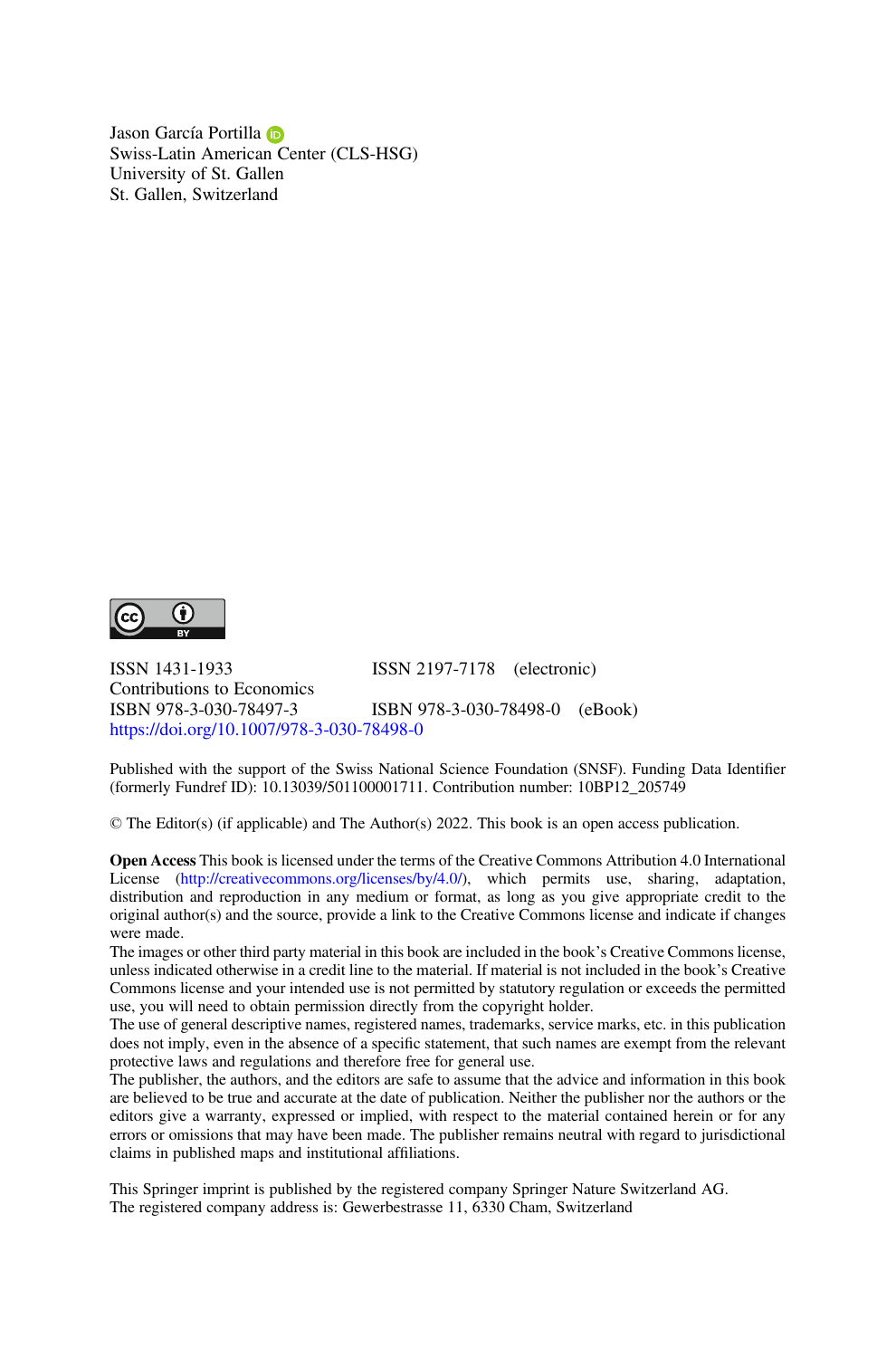Beware of false prophets, which come to you in sheep's clothing, but inwardly they are ravening wolves.

Ye shall know them by their fruits.

Do men gather grapes of thorns, or figs of thistles? Even so every good tree bringeth forth good fruit; but a corrupt tree bringeth forth evil fruit. A good tree cannot bring forth evil fruit, neither can a corrupt tree bring forth good fruit. Every tree that bringeth not forth good fruit is hewn down and cast into the fire.

### Wherefore by their fruits ye shall know them.

Not every one that saith unto me, Lord, Lord, shall enter into the kingdom of heaven; but he that doeth the will of my Father which is in heaven. Many will say to me in that day, Lord, Lord, have we not prophesied in thy name? and in thy name have cast out devils? and in thy name done many wonderful works? And then will I profess unto them, I never knew you: depart from me, ye that work iniquity. (Matthew 7:15–23, King James Version)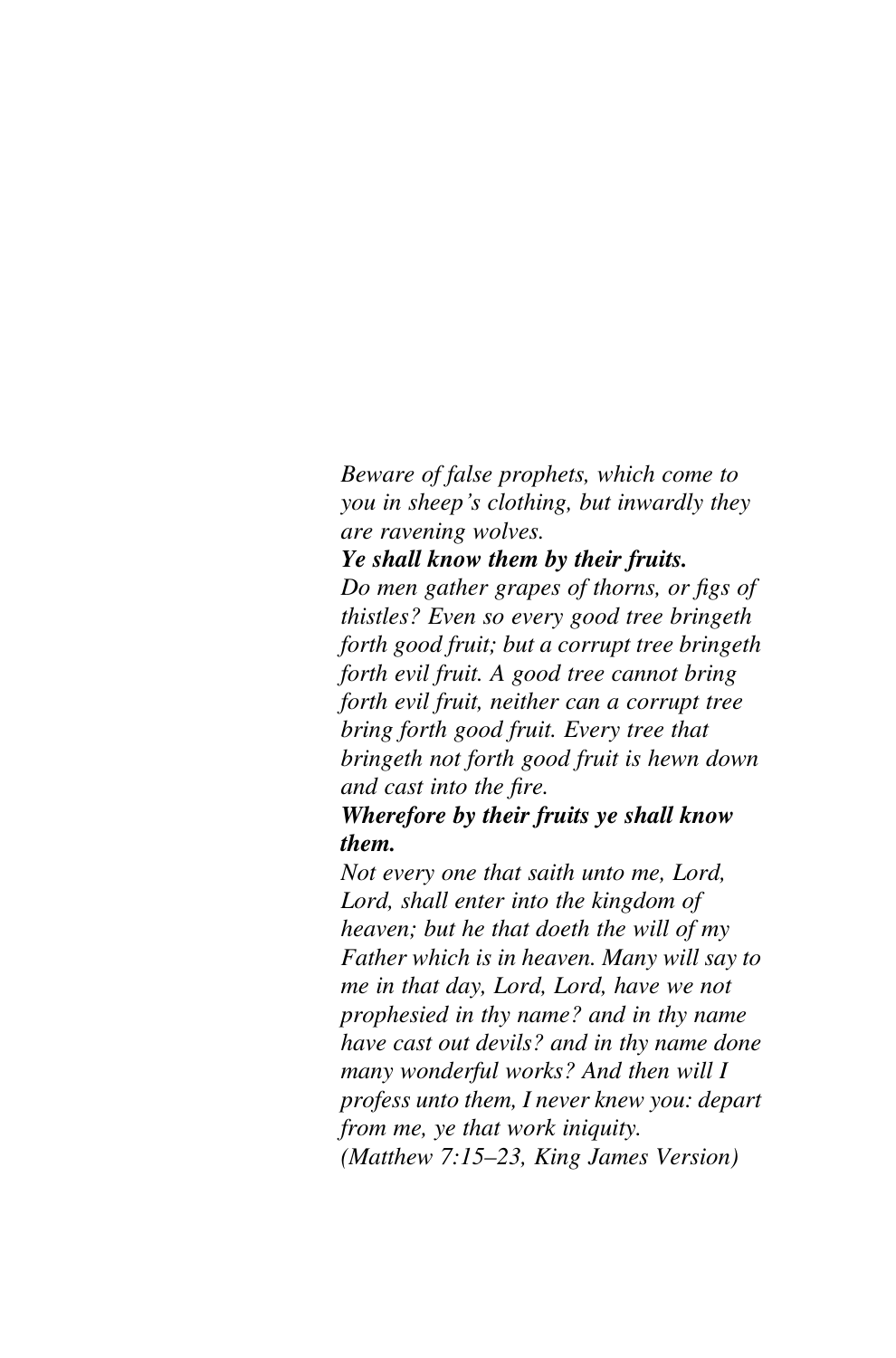## Foreword

In 1905, Max Weber asked the provocative question, "why do Protestant lands seem to be more prosperous?" He was not wrong. Since the spread of the Reformation in the sixteenth century, the world's leading economy has been predominantly Protestant: first, the Dutch Republic after it won independence from Spain, then Britain took the lead in the eighteenth century, and the USA took its place in the twentieth century. Protestant success has also been apparent at the local level. In Weber's Prussia, where he gained the inspiration for his famous thesis, Protestant areas seemed to well out-pace Catholic ones. Is this just a coincidence? Or is there something about Protestantism that has enabled economic success? A century's worth of work following in the footsteps of Weber has attempted to answer this question. Jason García Portilla's "Ye shall know them by their fruits": Corruption, Competitiveness, and Christianity in Europe and the Americas is a worthy addition to this literature.

The question is not so much about the correlation Weber pointed to. There was a clear correlation in Weber's time, which still exists today (although it is much weaker) that places with more Protestants tend to be better off economically. The question is whether Weber had the right *causal* story. Weber claimed there was a certain "Protestant Ethic", stemming in part from the Calvinist doctrine of predestination, that encouraged Protestants to work harder, save more, and be thriftier. These are all characteristics that should lead to economic success if widely shared among a population. Recent research contests Weber's argument, however. García Portilla's book fits nicely with this research. He notes, correctly, that at best Weber's "Protestant Ethic" is one of many pathways connecting Protestantism to economic success. I think that is probably too generous to Weber!

For my money, the two most convincing mediating causes connecting Protestantism and economic outcomes are literacy and political economy. Recent work, especially that of economists Sascha Becker and Ludger Woessmann, has combined impressive data analysis with historical anecdote to understand the "Protestant edge" in literacy. The reason for this edge likely dates to Luther himself. Luther was adamant that his followers learn to read—although the main reason he desired this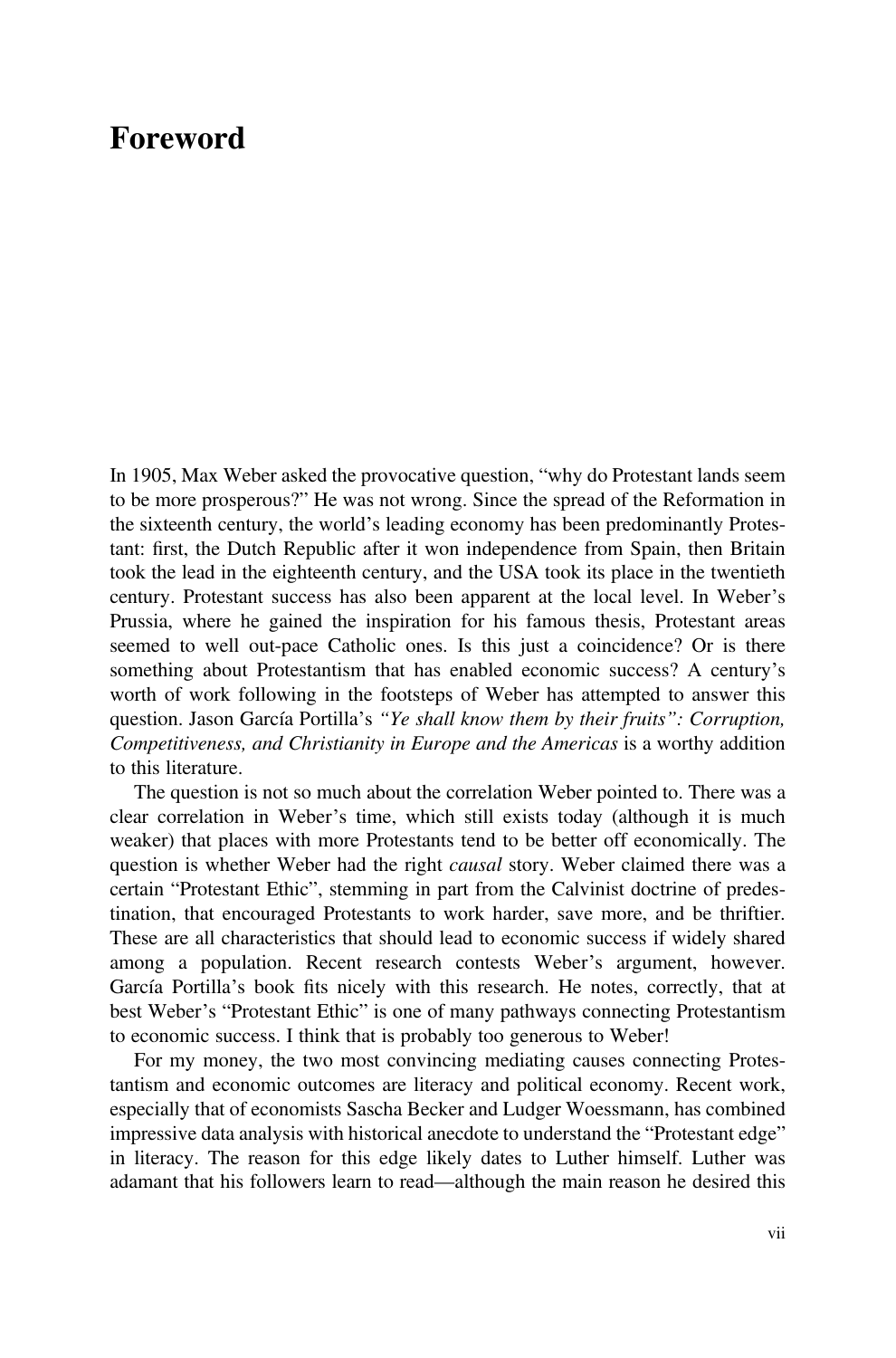was so that they could read the bible. Luther practised what he (literally) preached. He wrote in German, which was nearly unheard of for a man of the church at the time. He translated the bible into the vernacular. From a very early period, Protestants set up schools for both boys and girls. In one study, Becker and Woessmann find that the entire Protestant economic edge in late-nineteenth century Prussia (home to Weber!) can be explained by literacy differences. Once these are accounted for, there is no "Protestant edge". This telling leaves little room for the Protestant ethic.

Another factor contributing to the Protestant edge is political economy. Specifically, where the Reformation spread in the sixteenth century, the Catholic Church was removed from power. The ramifications of this went well beyond the religious sphere. In the political sphere, the medieval church was a major player. Not only was it the largest landowner in Europe (by a large margin) but it also played a key role in legitimating political rule. In return, the Church tended to receive favourable policies, tax exemption, and help suppressing "heresies". This political economy "equilibrium" was undermined by the Reformation. The question is—and it is one I have spent much of my career trying to answer—where did Protestant European rulers turn when they could no longer count on the Church for legitimation? Of course, they still desired to stay in power. The Reformation undercut one of the sources of their power by removing the Church as an agent of legitimacy.

To whom did they turn? I have argued in many places (including my book Rulers, Religion, and Riches: How the West Got Rich and the Middle East Did Not) that parliaments were the natural group for rulers to turn to supplement their legitimacy. Parliaments already existed throughout Europe, bringing together landed elites, urban elites, and churchmen together in a forum in which they could bargain with the crown. They were the obvious group for power-starved rulers to turn. This ended up being a key turning point in European economic history. Those places that adopted the Reformation—especially England and the Dutch Republic—saw an immense rise in the power of their parliaments over the subsequent centuries. The economic elites in these parliaments were certainly self-interested. However, their self-interest tended to align with the types of things that portend broader economic success: property rights, investment in infrastructure, protection for shipping, and the like. Policies along these lines were key for the economic rise of these states. Protestants ended up getting these types of policies first. Other parts of Europe, and the rest of the world, would have to wait.

There are many other reasons that Protestantism has been associated with economic prosperity in the past. García Portilla nicely describes many of these in this book. Protestant missionaries were likely responsible for mitigating some of the worst aspects of colonialism. Legal systems associated with Protestant states have been shown to be more conducive to economic growth. Religious competition among various Protestant sects was a likely cause of lower corruption. And the list goes on. If anything, the Protestant economic advantage is now over-explained!

If the Protestant edge is indeed over-explained, this is simply a reflection of how important the broader question is. The modern economy emerged in a Protestant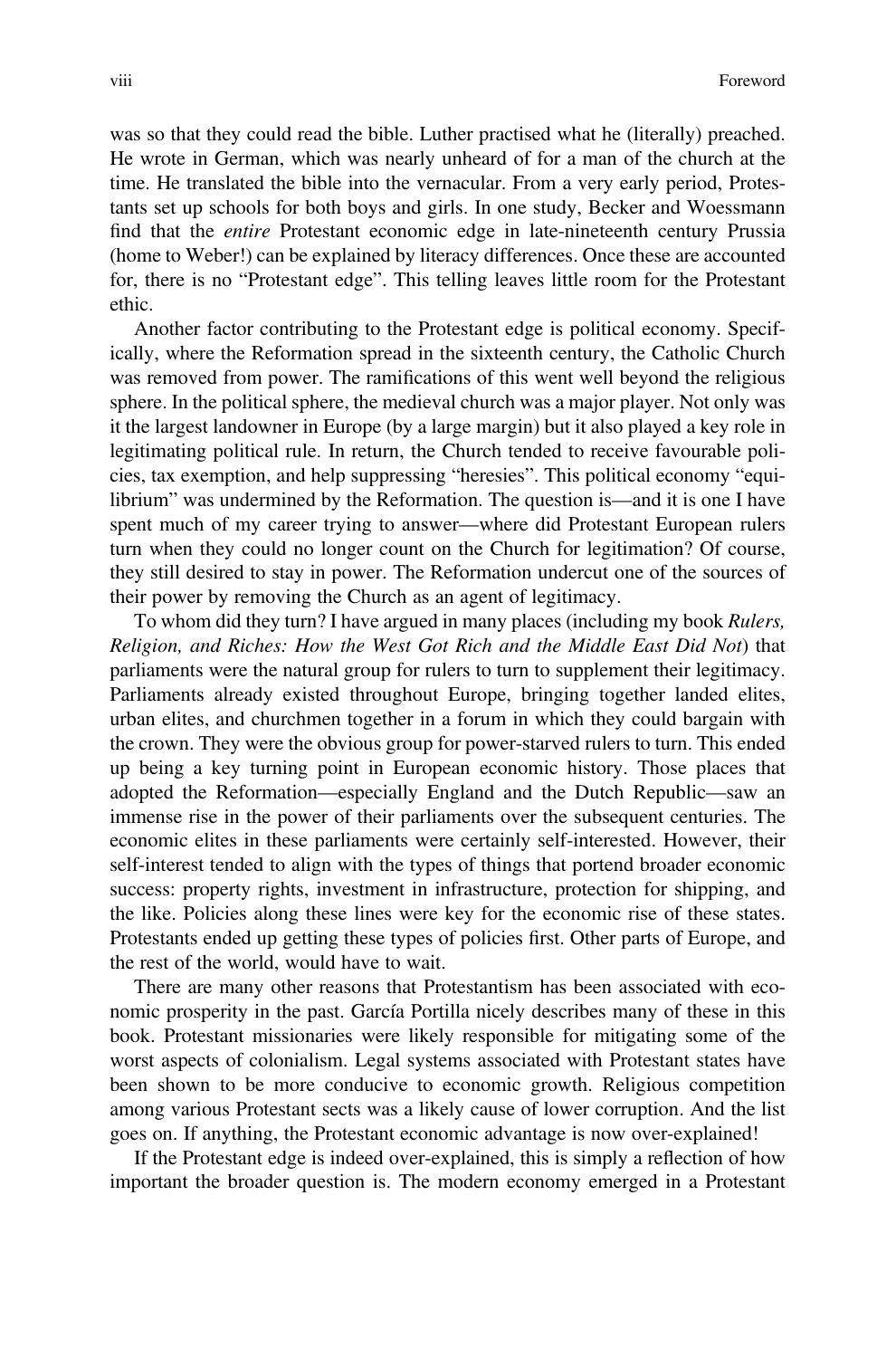state (Great Britain). The greatest twentieth-century economic and military power (USA) was predominantly Protestant. The research on this issue is convincing that this was not simply a coincidence. Economists, sociologists, and political scientists have spent hundreds of thousands of pages trying to understand why this happened. They have used a multitude of methods, focused on various parts of the world, and have dug deep into history to help us better understand the role that religion can play in economic growth (and stagnation). Jason García Portilla has followed very nicely in this tradition. By bringing together multiple methods to shine light on one of the "big questions" in the social sciences, García Portilla brings new insight to a muchstudied question. Here is hoping this is the beginning of much more to come from him.

Chapman University, Orange, CA, USA Jared Rubin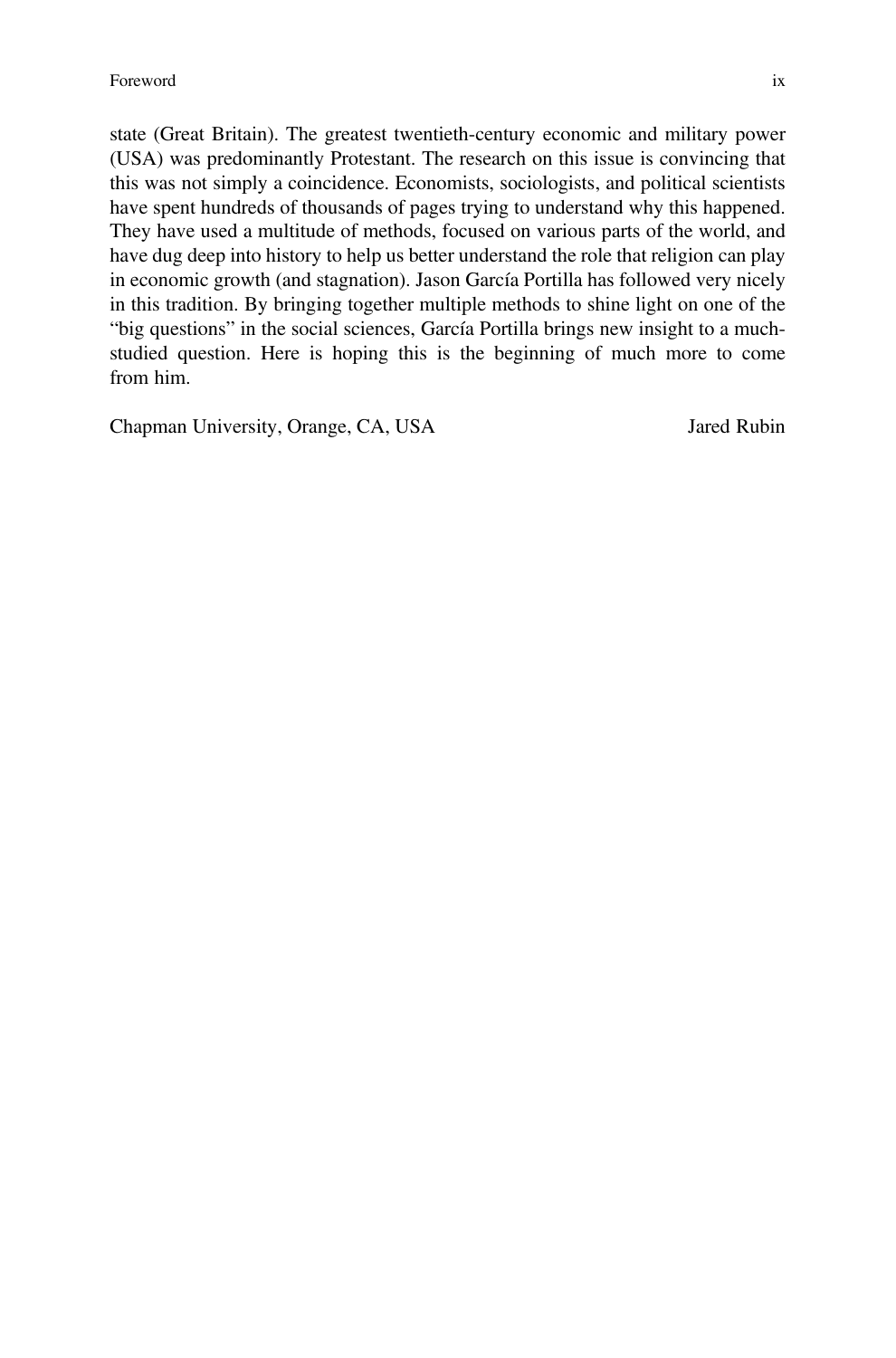## Preface

Why are historical Catholic countries and regions generally more corrupt and less competitive than historical Protestant territories? How has the institutionalisation of religion influenced the prosperity of countries in Europe and the Americas?

"Ye shall know them by their fruits" addresses these critical questions by elucidating the hegemonic and emancipatory religious factors leading to these dissimilarities between countries. The book features up-to-date mixed methods interdisciplinary research contributing to existing studies in the sociology of religion field by demonstrating the effect of the mutually reinforcing configuration of multiple prosperity triggers (religion, politics, and environment) for the first time. It demonstrates the differences in the institutionalisation of Roman Catholicism and Protestantism by applying quantitative and qualitative methods and by performing a Qualitative Comparative Analysis (QCA) in 65 countries. This monograph provides a comprehensive survey and empirical research of different theories of development, focusing on the influence of religion.

High corruption and low competitiveness are common denominators in countries with pervasive Roman Catholic traditions. In contrast, historically Protestant countries, both in the Americas and in Europe, tend to have higher levels of transparency, education, social progress, and competitiveness. According to the Gospel of Matthew, Jesus Christ declared that "Ye shall know them by their fruits". He was referring to the true and false prophets who would come on his behalf. This parable inspires this book, which examines the relationship between religious systems ("prophets") and social prosperity ("fruits"). Its main question is: How does Protestantism influence competitiveness and transparency compared to Roman Catholicism in Europe and the Americas?

In this book, a comprehensive methodological framework has been developed, consisting of different epistemological approaches (mixed methods). The correlational (quantitative) part established the interrelations between the investigated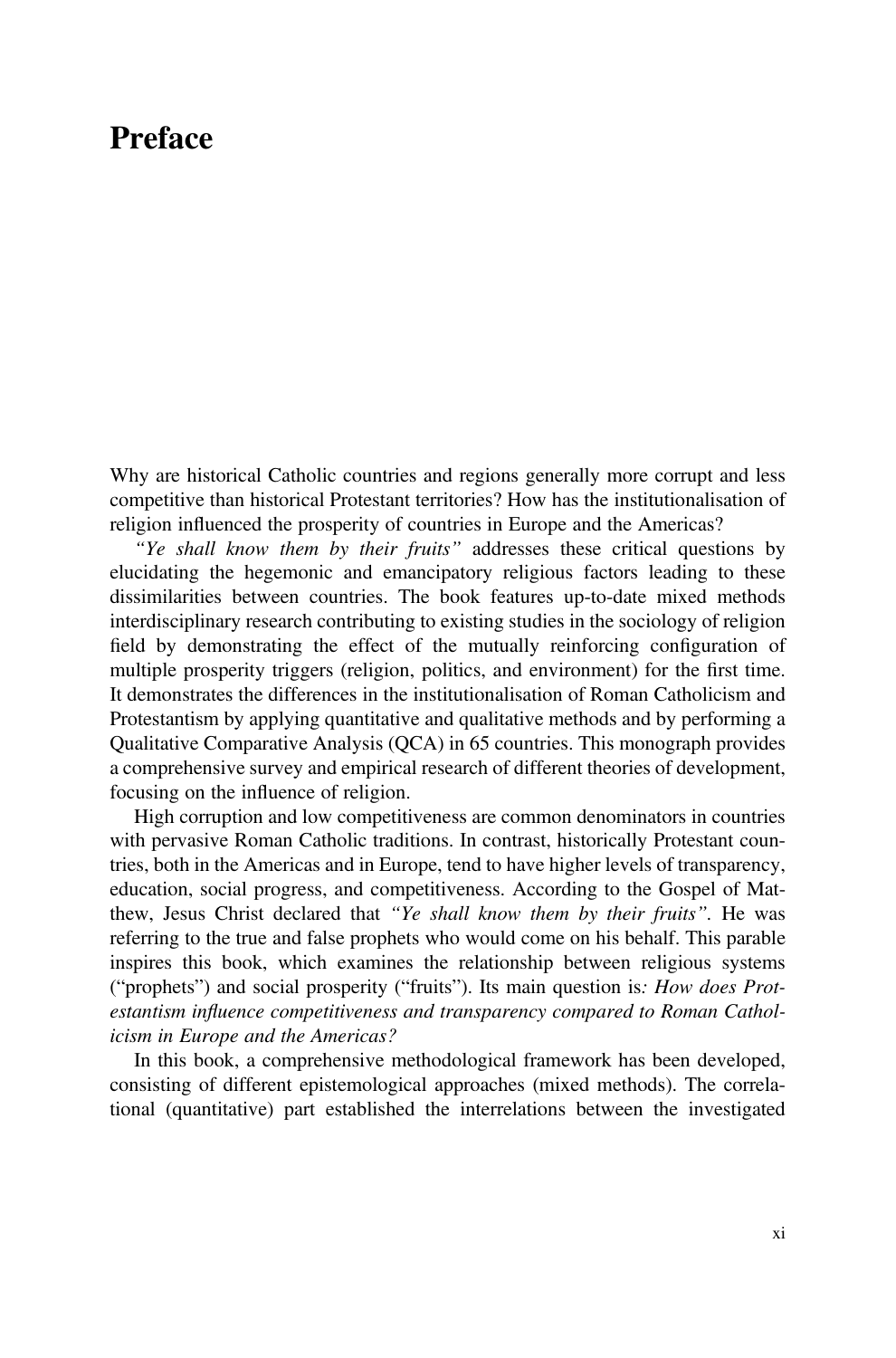variables (i.e., corruption, competitiveness, environment, and institutional religion), while QCA further inferred causal relations for 65 countries in Europe and the Americas. The qualitative part used critical discourse analysis (CDA) to examine four case studies (Switzerland, Uruguay, Cuba, and Colombia).

Combining the following three main factors accounted for uneven socioeconomic and institutional performance in Europe and the Americas: (1) Religion: (1.1) Historical Protestantism and its positive influence on law, institutions, and language (highest performance); (1.2) anti-clericalism (medium-high performance); (1.3) Roman Catholicism or Orthodoxy (medium-low performance); (1.4) Syncretism (low performance). (2) Political non-religious influences: (2.1) Communism (low performance). (3) Geography and environment, which modulate overall performance.

This book contributes to existing research in the sociology of religion and development studies fields by demonstrating the effect of the mutually reinforcing configuration of multiple prosperity triggers (religion–political–environment). Historical Protestantism largely influenced prosperity by promoting education, by secularising institutions, and by stabilising democracy. Protestantism has also proven highly influential in the successive historical law revolutions that gradually mitigated the power of pervasive feudal institutions and of papalist medieval canon law. In contrast, traditionally Roman Catholic countries have generally upheld a medieval model of extractivist institutions until anti-clerical (non-communist) movements were able to weaken this influence in some countries.

March 2021

Reinach, Switzerland Jason García Portilla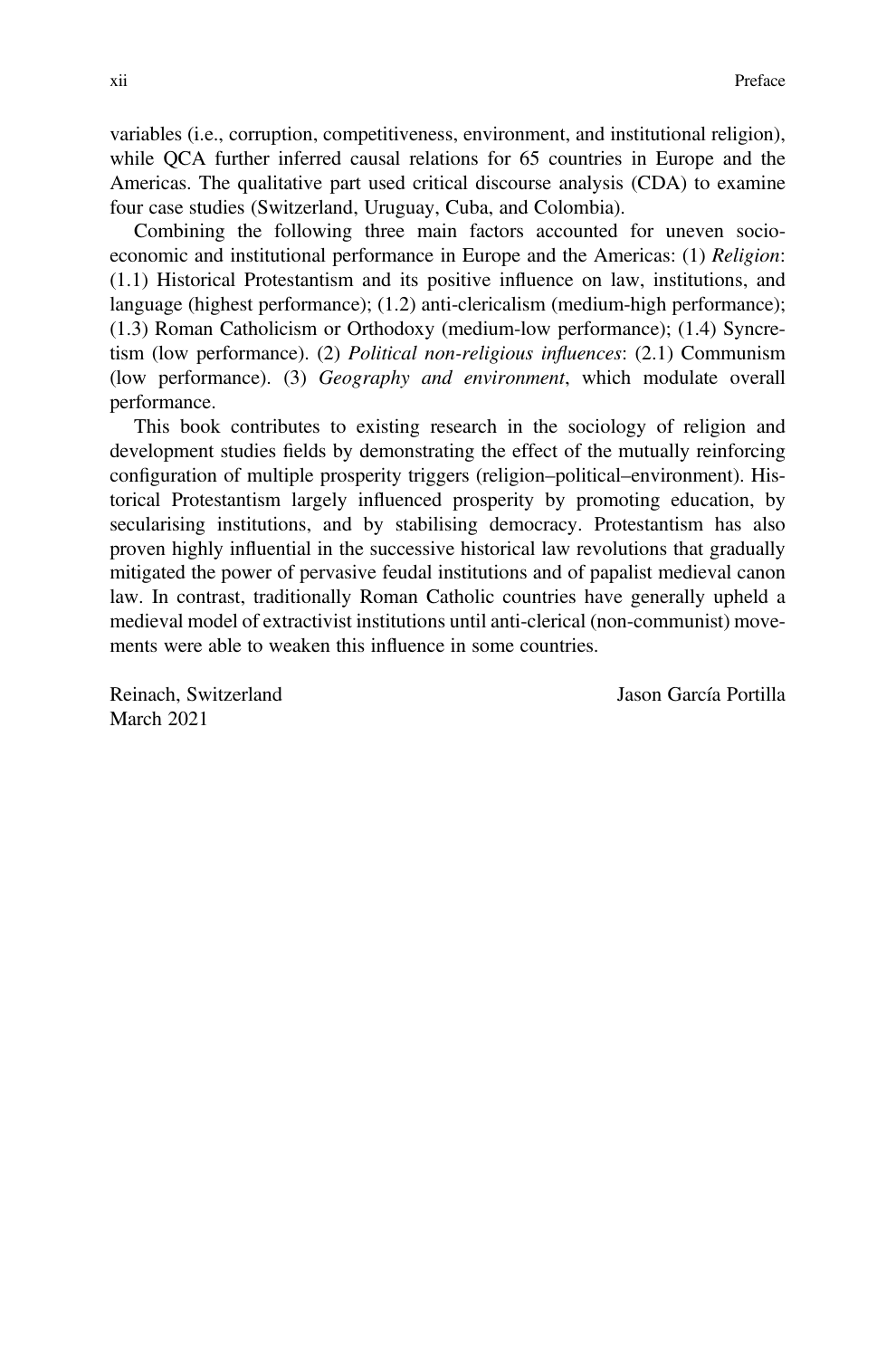## Acknowledgements

I express my deepest gratitude to all those who have made this book possible.

I wish to briefly acknowledge the generous support received from various institutions and individuals: the Swiss National Science Foundation (SNSF); the Swiss Federal State Secretariat for Education Research and Innovation (SERI); the Swiss-Latin American Centre (CLS-HSG); the Swiss School of Latin American Studies (SSLAS); and my professors, colleagues, and friends at the University of St. Gallen and beyond.

Given the transdisciplinary (mixed method) approach of this study, I have benefitted from numerous friends and scholars from different disciplines, who have generously contributed to its successful completion. Experts from various fields have been instrumental to crystallising my initial ideas and to improving earlier drafts and versions. I am profoundly indebted and grateful to all of them. The names of those individuals who have graciously helped me with different parts of this study are mentioned in the following pages.

I express my sincere thanks to my family (biological and spiritual) for their tireless support. Having understood the importance of this study, many have even sacrificed funds, their health, and even their marriages. My heartfelt gratitude to all of you!

The most important acknowledgement and dedication are reserved for he who inspired both this book and the following wisdom:

And ye shall know the truth, and the truth shall make you free (John 8:32, King James Version).<sup>[1](#page-10-0)</sup>

<span id="page-10-0"></span> $1$  The Holy Bible, King James Version. Cambridge Edition: 1769. Scripture quotations from The Authorized (King James) Version. Rights in the Authorized Version in the United Kingdom are vested in the Crown. Reproduced by permission of the Crown's patentee, Cambridge University Press.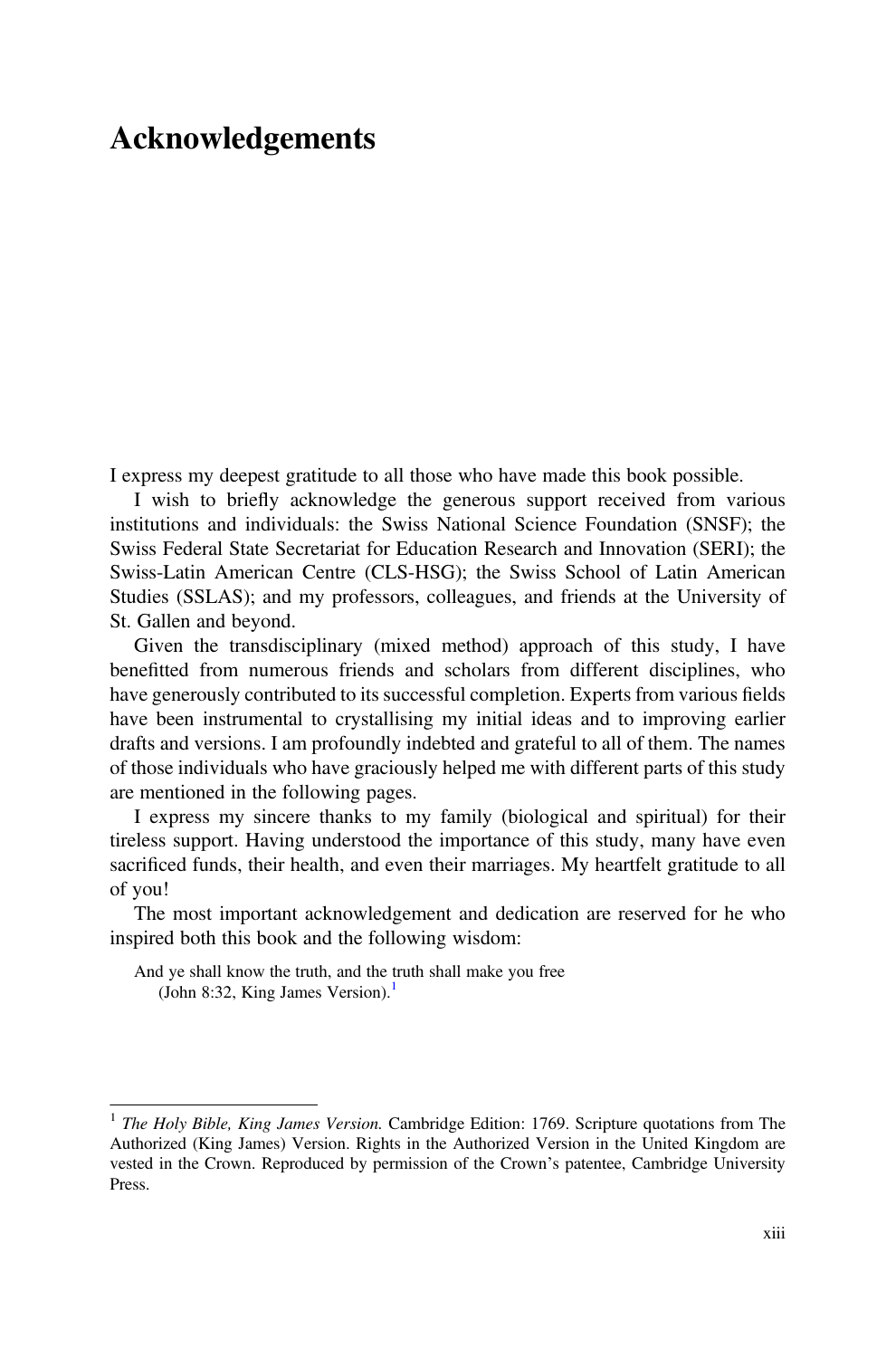This study would not have been possible without the commitment and support of numerous individuals at different stages. The following list, although not exhaustive, mentions various direct contributors. I am most grateful to all of them. The last 7 years have indeed been the best in my life, not least for making a long-awaited dream come true.

My heartfelt thanks to:

Prof. Dr Yvette Sánchez, who graciously accepted to supervise my research when I was still "fishing fishes" in the climate change "ocean". Her goodwill enabled me to benefit from an open window of opportunity, in the form of a Swiss Government Excellence Scholarship (ESKAS). This funds three years of research in Switzerland and part of my field trips. Hence, I am also grateful to Helen Obrist and the ESKAS team at the Swiss Embassy in Bogota, to the Swiss Federal Government in Bern, and to the University of St. Gallen (HSG).

In addition to patiently supporting my research, Prof. Sánchez, as co-head of the Swiss-Latin American Center "Centro Latinoamericano Suizo" (CLS-HSG) and the SSLAS (Swiss School of Latin American Studies), funded my field trips and my participation in several international conferences and national workshops to present preliminary versions of this study.

Prof. Dr. Christian Büschges, another co-head of the SSLAS, kindly accepted to co-supervise my research and generously offered important guidance from the outset. Prof. Dr. Karen Elliott, whom I also deeply esteem, provided expert guidance on (yet not limited to) the QCA part of this study.

The following paragraphs acknowledge various scholars whose expertise supported my research in particular areas:

#### Quantitative part

Karl Bailey generously helped me create the first database. Pavel Chlup and Maria Kralova provided invaluable help with the quantitative and QCA models. Luc Davie and Bianca van Dellen contributed to the quantitative model on corruption. Tina Freyburg, Carsten Trenkler, and Roland Fuess offered valuable comments that helped sharpen the correlational models and conclusions.

#### QCA part

Karen Elliott, Pavel Chlup, and Maria Kralova offered expert advice on QCA, as did Jorge Sion and Charles Ragin at an earlier stage of the project. I am grateful to Patrick Emmenegger for his detailed and timely comments.

#### Qualitative and CDA parts

Patrizia Hoyer provided substantial advice at an early stage. Thanks to her and Chris Steyaert, this study was extended to an enriching CDA approach. Paul Mihas graciously offered detailed feedback on and support with the qualitative design, coding, and identity memo. Tabea Bereuther's comments on a previous version of the coding and qualitative design were immensely helpful.

#### Mixed Methods design and case studies

The mixed methods and dialectical pluralism meta-paradigm in the research owe much to Burke Johnson's brilliant advice. Andrew Bennett provided ongoing invaluable support with optimal case selection and case studies configuration. Andrei Gomez provided helpful critical feedback.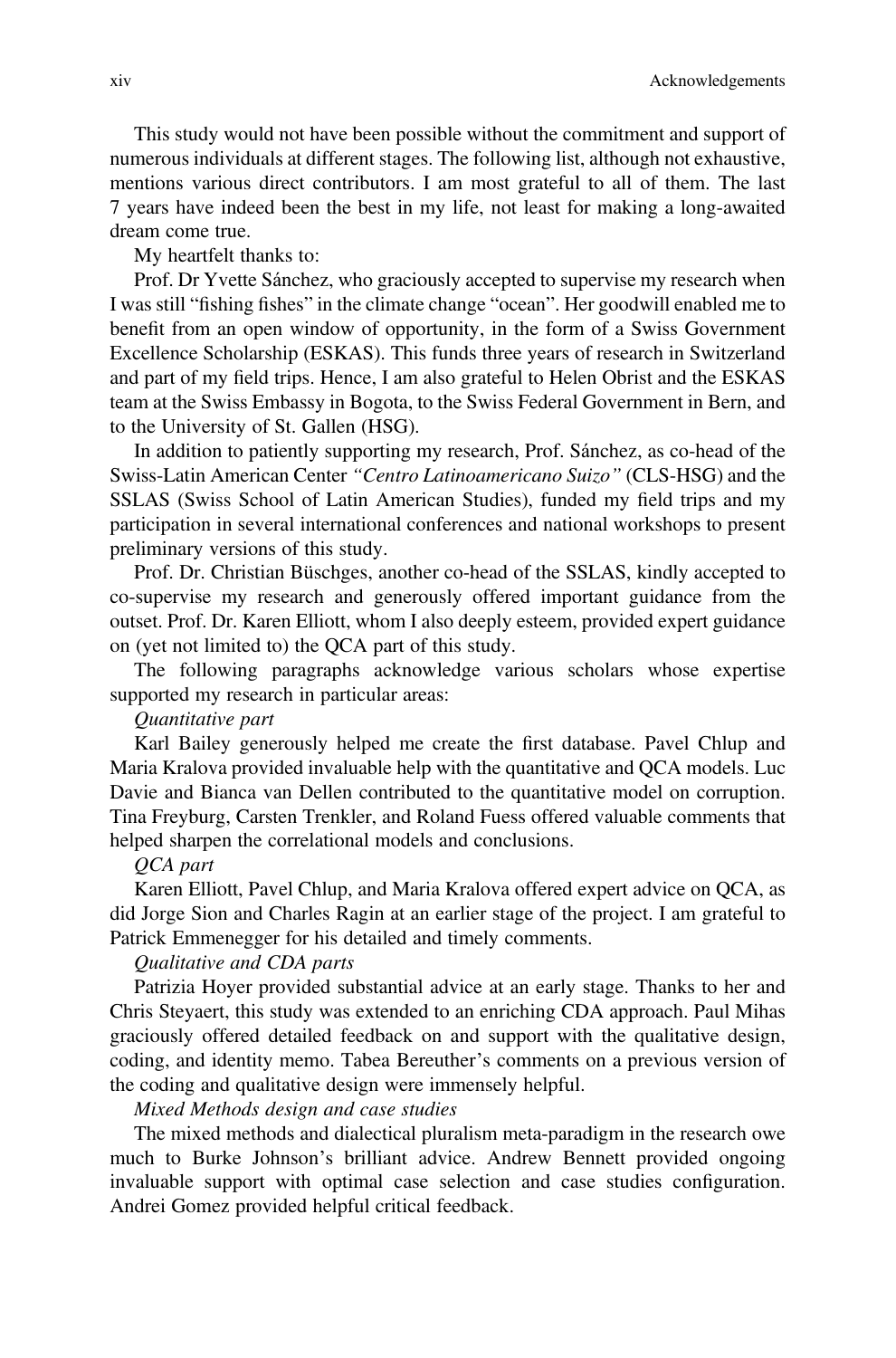#### Critical readers of previous versions of the manuscript

Mark Kyburz, Per Wikström, Rocío Robinson, Jens Koehrsen, Kathrin Neumüller, Mathias Urbatzka, Benjamin Hoffmann, Johannes Rueegg, Alfred Kieser, Vanessa Boanada, Esperanza Osorio, Yonatan Gez, Simon Grand, Florian Wettstein, Cecilia McGuire, Simon Richardson, and Johanna Higgs have all helped to considerably improve the document's accuracy, flow, and consistency.

Other commentators

I thank Jesse Zink, Nicholas Miller, Gerald Ströck, Elke Breitenfeldt, David Kirkpatrick, Emma Wild-Wood, Walter J. Veith, Malena Haenni, and Odile Schwarz-Herion for their helpful insights.

#### Field trip collaborators

In Colombia: Juan Carlos Prada, Disney Beltrán, Hebert Gamarra, Luisa Piedrahíta, William Beltrán, and Javier Sosa, for their help at the National University of Colombia and beyond. In Cuba: Yoendris Rodríguez, Sergio, Olivia, and Julio. Their support was essential, especially with contacting interviewees, as well as collecting and analysing the gathered information. I also thank all my interviewees for their generous time and patience.

#### YES friends in Switzerland

Dominik Mösching, Fabio Segura, and Roger Baud supported me before I embarked on my PhD journey in Switzerland, at a stage when this was still a dream.

#### Other encouraging friends

Björn Giger, Simon Knöpfel, Andy and Jane Sailer (and all their families), the FGZ, Becki Wikström, Gabi Lang, Alex Pinilla, and Annatina Aerne for their kind and charming support.

The administrative staff at the University of St. Gallen (HSG)

Anna Schlegel, Felix Keller, Andrea Guepfert, Beatrix Kobelt, and the GSERM team were always ready to patiently help answer my many queries.

Last but not least: my family

My wife Silvia, whom I met nearly halfway through my PhD journey, has funded my research since the end of the generous ESKAS scholarship. Moreover, she has been an excellent field research assistant, German and Swiss German translatorteacher, exceptional housewife, and loving partner. Paul and Mirjam Wright whom we love and consider our parents in Switzerland have supported this research in various ways. My parents-in-law: Peter, who passed away while I was writing this book in its early form as a dissertation, and Lotti, my mother-in-law, have supported the research process throughout. My Colombian relatives: My mother Eunice did her very best to help me become a successful professional (a challenging task for a middle-class family in Colombia). Her support goes far beyond that, though. Also, Granny Aura, uncle Omar, and Isabel have certainly contributed to each achievement in my career. My cousins Diana, Aurelian, and Richard and Martine "les coquinos", Gerlin and his family, Mauricio, Nicole, among others, listened to my concerns and encouraged me to develop and complete my book.

Finally, I am also most grateful to all those people not mentioned here for their invaluable support.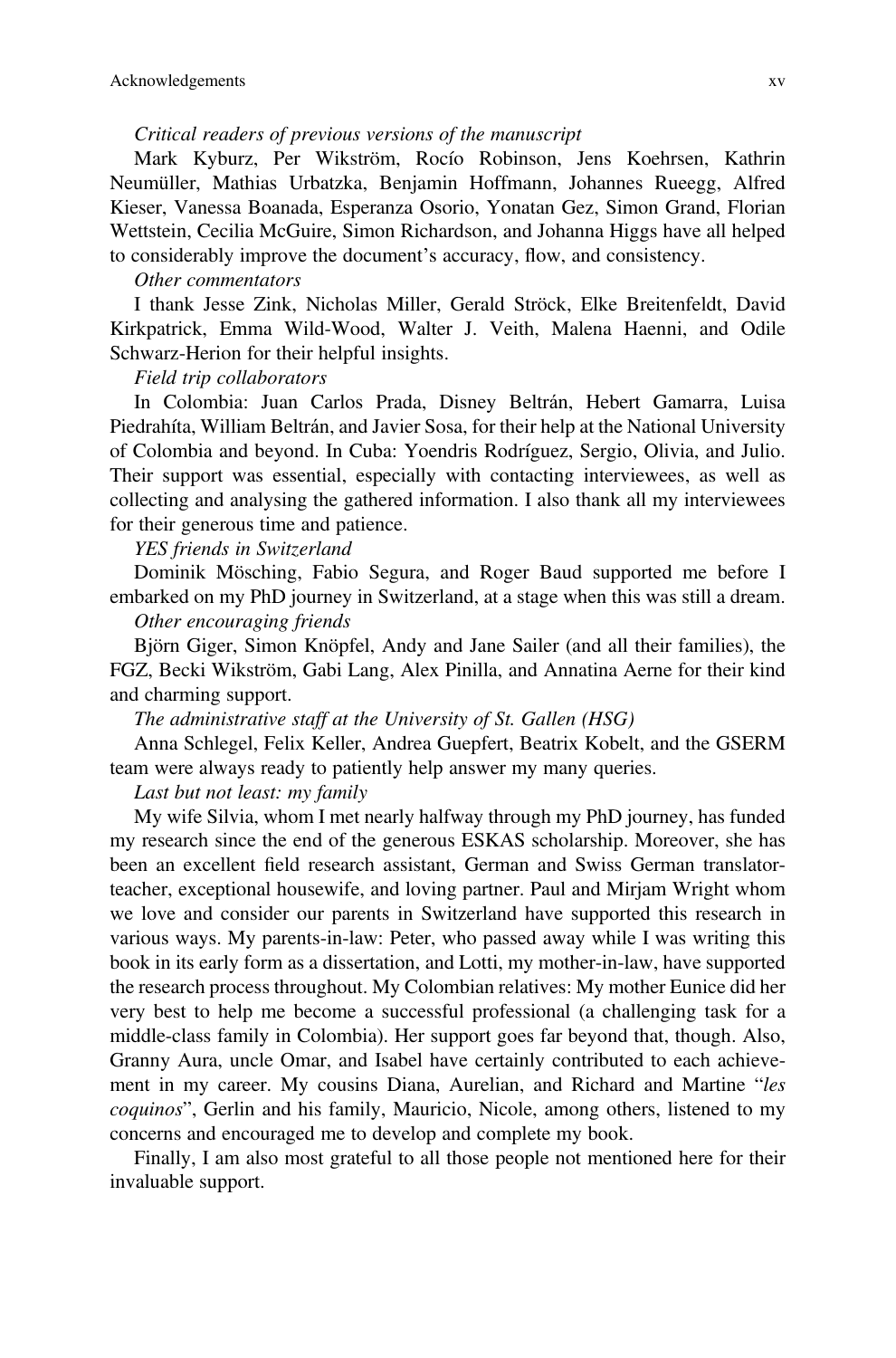## About This Book

This book is divided into seven main parts, which are subdivided into 25 chapters:

#### Part I: Introductory Considerations and Research Setting

Part I introduces this book and is organised into two chapters. The introduction (Chap. [1](https://doi.org/10.1007/978-3-030-78498-0_1)) sets the historical context and describes this book's outcome, contributions, and limitations. Chapter [2](https://doi.org/10.1007/978-3-030-78498-0_2) presents the research setting, including the research aims, research question and hypotheses, and the research model. The research model synthesises understanding and serves as a rationale for the entire book. The model exhibits the main exogenous theoretical determinants of corruption and prosperity, which are tested empirically. The following chapters (Chap.  $3-12$  $3-12$ ) develop the research model. Therefore, when numbers or capital letters appear in italics between parentheses in headings and subheadings, please refer to the research model components and relations (Fig. 2.1).

#### Part II: Conceptual Framework

Part II details the outcome and conditions of the research model (transparency/ prosperity) in three chapters. Chapter [3](https://doi.org/10.1007/978-3-030-78498-0_3) (the outcome) defines corruption and competitiveness from different perspectives, including moral and theological ones. Transparency and prosperity are linked as part of the same outcome, prosperity equals competitiveness, and competitiveness includes transparency.

Chapter [4](https://doi.org/10.1007/978-3-030-78498-0_4) briefly surveys prosperity and transparency in Europe and the Americas and shows, roughly, that historically Protestant countries perform higher than Roman Catholic ones. Chapter [5](https://doi.org/10.1007/978-3-030-78498-0_5) (conditions) touches on some influential theories that have sought to explain prosperity differences between countries from diverse disciplinary perspectives.

#### Part III: Theoretical Foundations (Amplifying the Conditions of the Research Model)

Part III explains and interconnects the relevant factors (or variables and conditions) used to determine corruption and prosperity in the research model. It consists of six chapters: Chapter [6](https://doi.org/10.1007/978-3-030-78498-0_6) explores relevant empirical studies and provides possible explanations for the robust associations between corruption and religion. Chapter [7](https://doi.org/10.1007/978-3-030-78498-0_7) discusses the prosperity–religion link and reviews some prominent empirical studies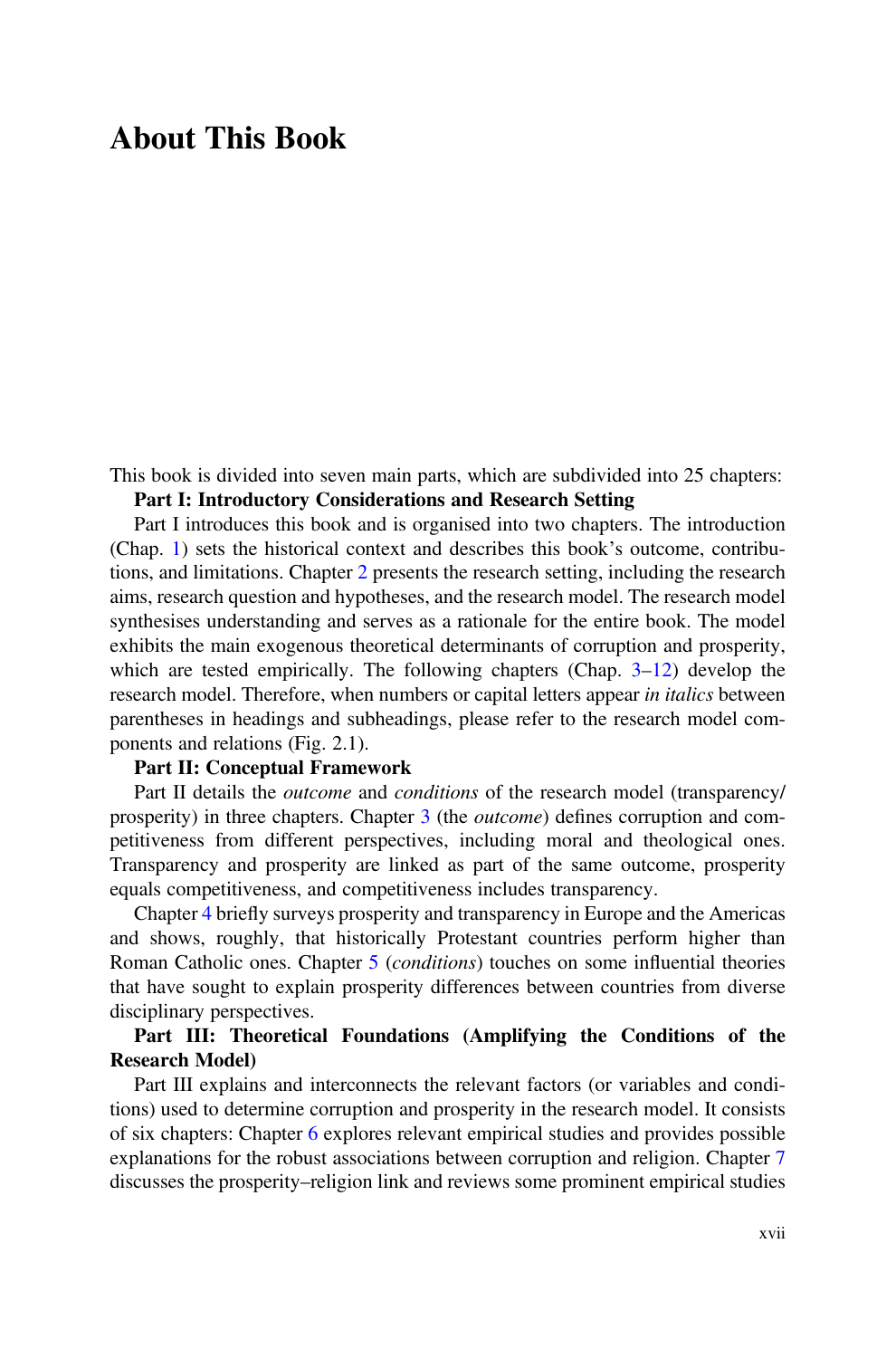refuting and confirming Weber's thesis and balancing the evidence gathered. It also emphasises the importance of seriously considering the institutional (and hegemonic) influence of religion in addition to the cultural influence (of religious adherents). Chapter [8](https://doi.org/10.1007/978-3-030-78498-0_8), the most comprehensive in Part III, characterises the relations between religion, institutions, and the transparency–prosperity nexus. It explains how economic prosperity, democracy, and transparency are part of a feedback loop that constitutes a single phenomenon. More importantly, this chapter deepens the institutional analysis by concentrating on the particular historical influence of religion on the different legal traditions in Europe and the Americas. It is the cornerstone of Part III and, as such, of the entire study.

Chapter [9](https://doi.org/10.1007/978-3-030-78498-0_9) demonstrates the influential association of Protestantism and prosperity by explaining its historical focus on education and human capital building. On this basis, Chap. [10](https://doi.org/10.1007/978-3-030-78498-0_10) characterises the relations between culture, religion, and corruption/ prosperity. It advances the explanations of the prosperity–religion nexus from the perspective of cultural attributes (e.g., trust, individualism, and familialism) by comparing Roman Catholic and Protestant theologies. Chapter [11](https://doi.org/10.1007/978-3-030-78498-0_11) briefly explores the influence of religion and hegemony on language by concentrating on English, German, and the Romance languages widely spoken in Europe and the Americas. Chapter [12](https://doi.org/10.1007/978-3-030-78498-0_12) discusses the influence of the environment and geography on prosperity and corruption and reviews some leading empirical works.

#### Part IV: Research Paradigms, Methodology, and Research Design

Part IV has two chapters. The first  $(Chap. 13)$  $(Chap. 13)$  $(Chap. 13)$  discusses the research paradigms underpinning this study. Chapter [14](https://doi.org/10.1007/978-3-030-78498-0_14) introduces the methodology and research design. It explains the mixed method approach of this study (quantitative, qualitative, and QCA). Each of the chapters in Part V (empirical results) includes methodological protocols.

#### Part V: Empirical Results (Macro and Meso Components)

This part is divided into two components: macro and meso. Chapter [15](https://doi.org/10.1007/978-3-030-78498-0_15) corresponds to the macro-quantitative component. It discusses how competitiveness and corruption were modelled, how the methods were applied in the correlation analysis and which empirical results were achieved. Chapter [16](https://doi.org/10.1007/978-3-030-78498-0_16) contains the meso component (Qualitative Comparative Analysis, QCA). It discusses the QCA research model, the QCA methodology, and the analysis of the QCA results.

#### Part VI: Component 3 (Micro): Case Studies

This part is organised into six chapters. Chapter [17](https://doi.org/10.1007/978-3-030-78498-0_17) examines the criteria for selecting the cases analysed in this study. It explains the application of critical discourse analysis (CDA) as its principal empirical method. It discusses CDA methods and data treatment as well as the empirical analysis of CDA results. Finally, it compares and summarises the case selection criteria.

Chapters [18,](https://doi.org/10.1007/978-3-030-78498-0_18) [19,](https://doi.org/10.1007/978-3-030-78498-0_19) [20](https://doi.org/10.1007/978-3-030-78498-0_20), and [21](https://doi.org/10.1007/978-3-030-78498-0_21) offer in-depth discussions of the case studies (Switzerland, Uruguay, Cuba, and Colombia). Switzerland provides more information than the other cases: It is an extremely positive case in the world and the only European country discussed here. Chapter [22](https://doi.org/10.1007/978-3-030-78498-0_22) presents a comparative overview of the four case studies (Switzerland, Uruguay, Cuba, and Colombia).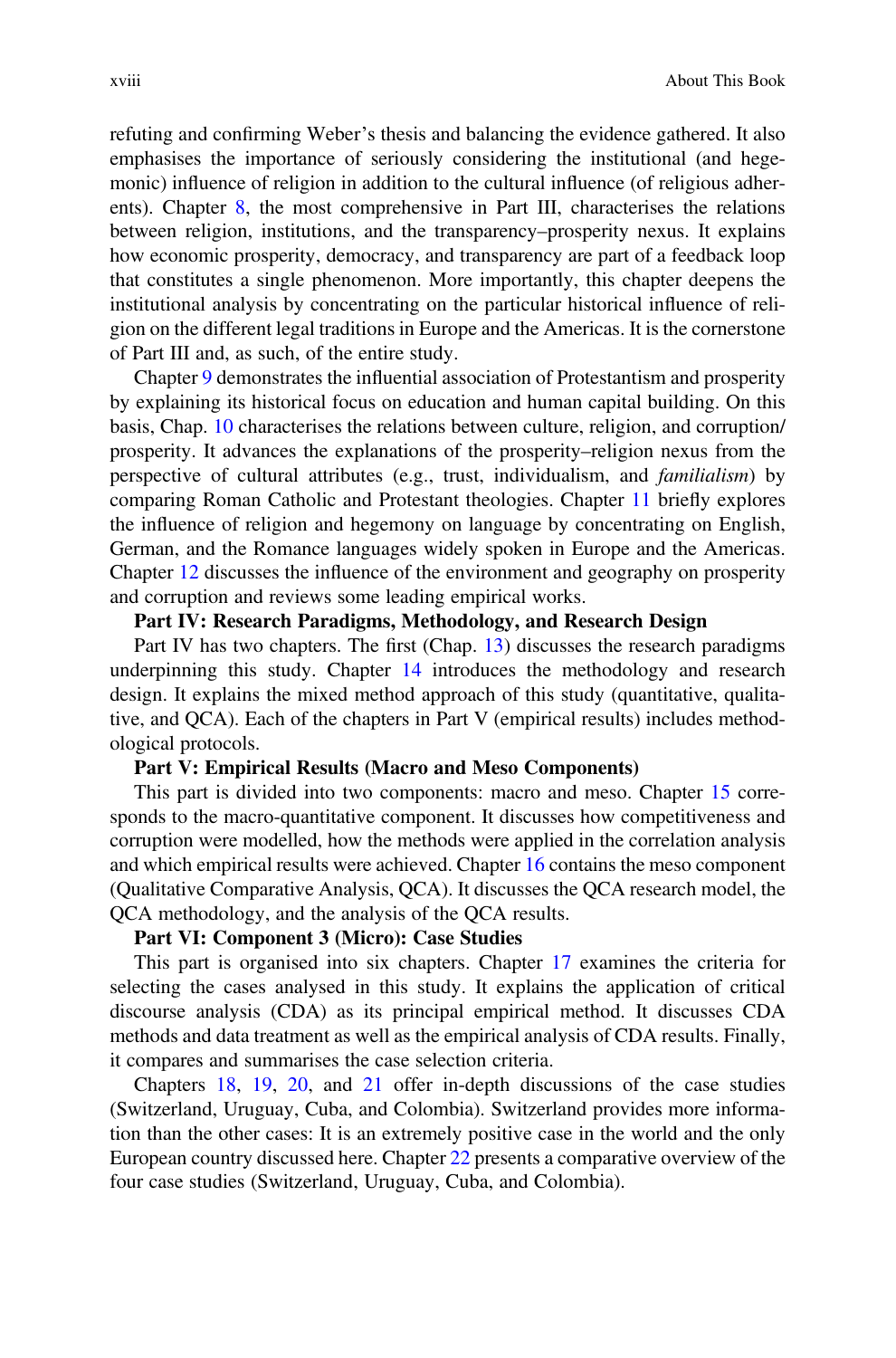#### Part VII: Discussion and Conclusions

Part VII has three chapters. Chapter [23](https://doi.org/10.1007/978-3-030-78498-0_23) presents general conclusions based on integrating the theory and the results obtained from all methods. It also offers seven specific conclusions for each of the prosperity determinants considered. Chapter [24](https://doi.org/10.1007/978-3-030-78498-0_24) examines further considerations derived from the research, while Chap. [25](https://doi.org/10.1007/978-3-030-78498-0_25) provides some brief concluding remarks.

#### Empirical Expectations

Some sections along the document contain empirical expectations since they correspond to variables or conditions tested in the study. Further, sections treating Latin America appear throughout the study. Historically, this region has been an outlier in the Christian world (Europe and the Americas), with high corruption and low prosperity levels. It provides rich material for analysis and hence three of the four case studies deal explicitly with Latin America. Generally, each chapter starts with a brief outline or a short introduction. The various sections further structure the corresponding main chapters and parts.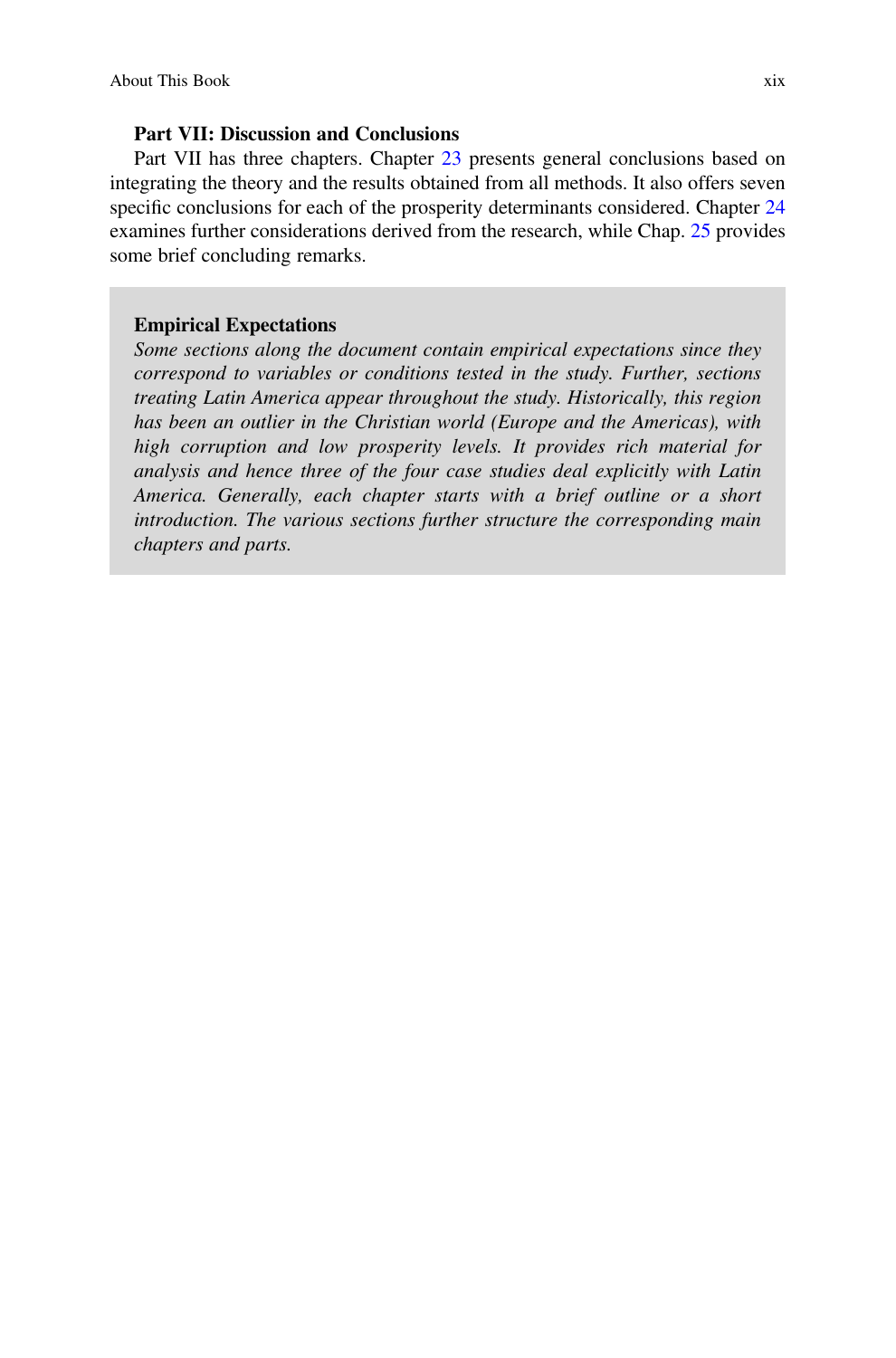## **Contents**

### Part I Introductory Considerations and Research Setting

|              | 1.1  | A Historical Challenge Inspiring this Study                                                                   |  |  |
|--------------|------|---------------------------------------------------------------------------------------------------------------|--|--|
|              | 1.2. |                                                                                                               |  |  |
|              |      | <b>Theoretical Gaps: What Makes this Research</b><br>1.2.1                                                    |  |  |
|              |      | Different?                                                                                                    |  |  |
|              |      | 1.2.2.                                                                                                        |  |  |
|              |      | 10<br>1.2.3                                                                                                   |  |  |
|              |      | 10                                                                                                            |  |  |
| $\mathbf{2}$ |      |                                                                                                               |  |  |
|              | 2.1  | 13                                                                                                            |  |  |
|              | 2.2. | 14                                                                                                            |  |  |
|              | 2.3  | 14<br>$Hypotheses \ldots \ldots \ldots \ldots \ldots \ldots \ldots \ldots \ldots \ldots \ldots \ldots \ldots$ |  |  |
|              | 2.4  | 15                                                                                                            |  |  |
|              |      | 16                                                                                                            |  |  |

### Part II Conceptual Framework

| <b>3.1</b>    |                                                        |    |
|---------------|--------------------------------------------------------|----|
|               | The Corruption Perceptions Index (CPI)<br>3.1.1        |    |
|               | as an Outcome (or Criterion Variable)                  | 23 |
| $3.2^{\circ}$ | The Global Competitiveness Index (GCI) as a Prosperity |    |
|               | Proxy (Outcome or Criterion Variable) $(A')$           | 24 |
| 3.3           | Competitiveness and Transparency as Prosperity Proxies | 25 |
|               | Economic Indicators and Corruption<br>3.3.1            | 25 |
|               |                                                        | 26 |
|               |                                                        |    |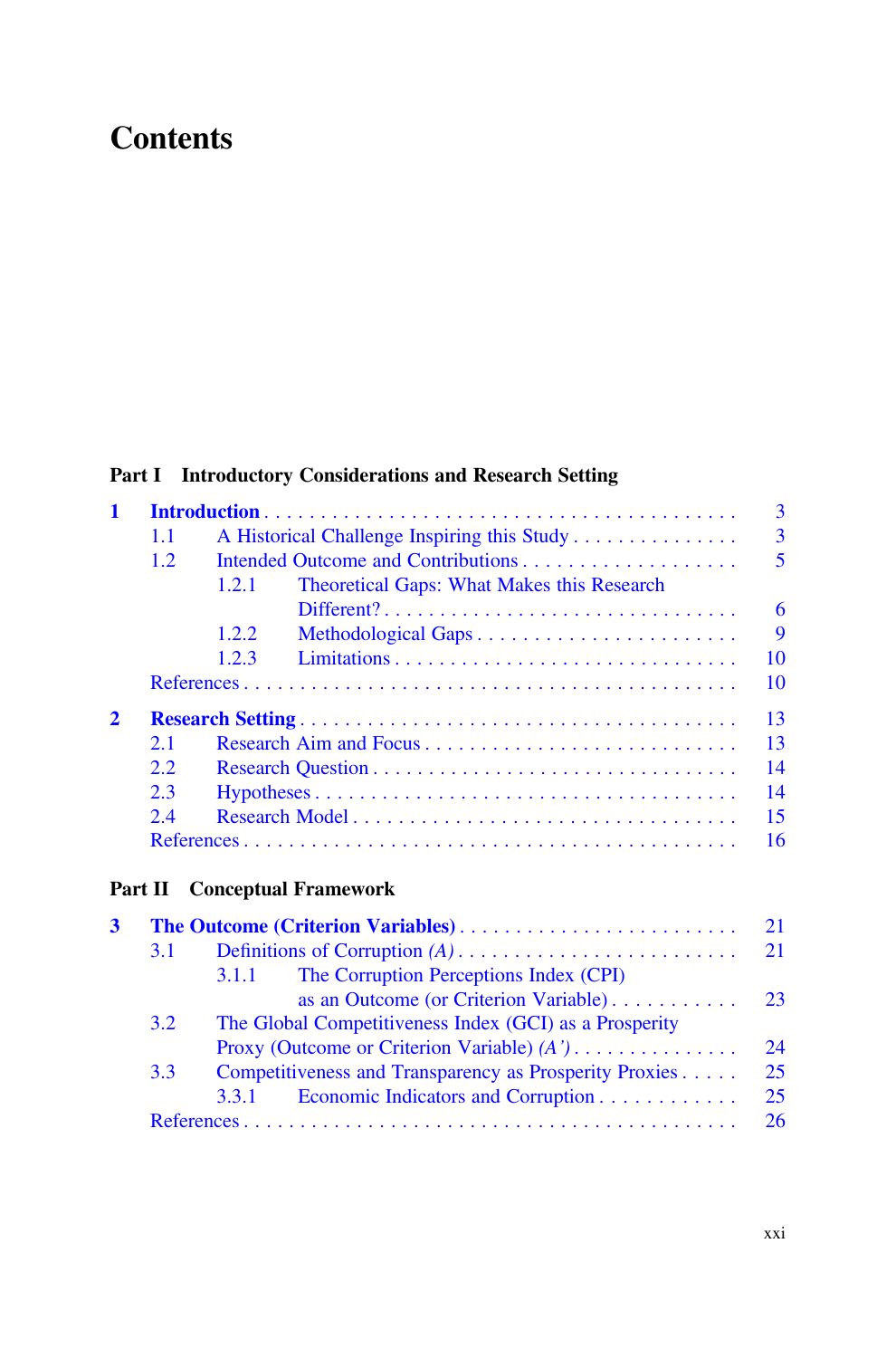|     | <b>Diagnosing Corruption and Prosperity in Europe</b>                   |  |  |
|-----|-------------------------------------------------------------------------|--|--|
|     |                                                                         |  |  |
| 4.1 | Corruption in Europe and the Americas (CPI)                             |  |  |
| 4.2 | Social Progress in Europe and the Americas (SPI)                        |  |  |
| 4.3 | Competitiveness in Europe and the Americas (GCI)                        |  |  |
|     |                                                                         |  |  |
|     | <b>Conditions (Predictor Variables): Theories Explaining Prosperity</b> |  |  |
|     |                                                                         |  |  |
| 5.1 |                                                                         |  |  |
|     | Cultural Determinism of Prosperity<br>5.1.1                             |  |  |
| 5.2 | Institutions and Economic Growth $(D)$                                  |  |  |
|     | Colonialism as an Overarching Explanation<br>5.2.1                      |  |  |
|     | and as the Overlapping of Cultural Proxies                              |  |  |
| 5.3 | Religion (Cultural and Institutional Influences) $(B)$                  |  |  |
|     | The Institutional Influence of Religion Has Been<br>5.3.1               |  |  |
|     | More Decisive to Prosperity than the Cultural Effect                    |  |  |
|     | of Religious Affiliation (Adherents)                                    |  |  |
|     | Definitions of Protestantism and Roman<br>5.3.2                         |  |  |
|     | Catholicism                                                             |  |  |
| 5.4 | Dependency and World Systems Theories                                   |  |  |
|     | 5.4.1                                                                   |  |  |
| 5.5 | Factor Endowments Theory (Institutions and Geography).                  |  |  |
| 5.6 | Environment and Geography $(E)$ : The Environmental                     |  |  |
|     | Performance Index (EPI)                                                 |  |  |
| 5.7 | Summary of Theories Explaining Differences in Prosperity                |  |  |
|     | and Insights from New Economic History                                  |  |  |
|     | Insights from New Economic History<br>5.7.1                             |  |  |
|     |                                                                         |  |  |

## Part III Theoretical Foundations

| 6 |     |       |                                                             | 61 |
|---|-----|-------|-------------------------------------------------------------|----|
|   | 6.1 |       |                                                             | 61 |
|   |     | 6.1.1 | Possible Explanations of the Robust Associations            |    |
|   |     |       | between Corruption and Religion                             | 62 |
|   |     |       |                                                             | 63 |
|   |     |       |                                                             | 65 |
|   | 7.1 |       | Religion as a Predictor (Independent) Variable that Affects |    |
|   |     |       |                                                             | 66 |
|   |     | 7.1.1 | The Weberian "Cultural" Argument on Christianity            |    |
|   |     |       |                                                             | 66 |
|   |     | 7.1.2 | Some Empirical Studies Refuting Weber's Thesis              | 67 |
|   |     | 7.1.3 | Most Empirical Studies Confirm Weber's Thesis               |    |
|   |     |       | (Although for Different Reasons)                            | 68 |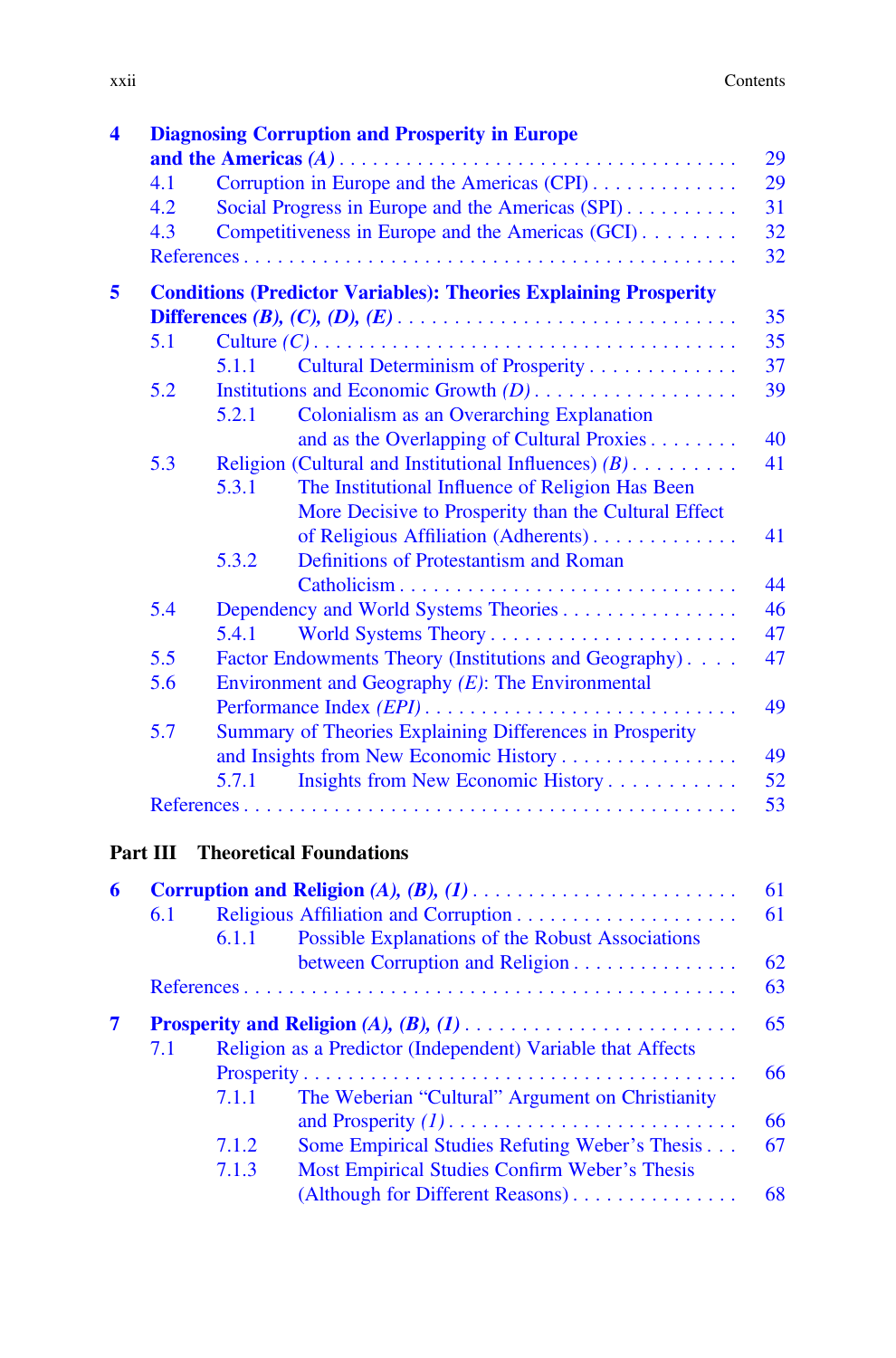#### **Contents** xxiii

|    | 7.2  |       | Religion as a Criterion (Dependent) Variable that Is Affected                             |     |
|----|------|-------|-------------------------------------------------------------------------------------------|-----|
|    |      |       |                                                                                           | 69  |
|    |      | 7.2.1 | Influence of Prosperity on Religion: The Theory                                           |     |
|    |      |       |                                                                                           | 69  |
|    | 7.3  |       | Summarising the Core Messages of Chapter 7. Prosperity                                    |     |
|    |      |       |                                                                                           | 71  |
|    |      |       |                                                                                           | 73  |
| 8  |      |       | Institutions, Corruption/Prosperity, and Religion (A), (B),                               |     |
|    |      |       |                                                                                           | 77  |
|    | 8.1  |       | Institutions as Triggers of Corruption/Prosperity $(3)$                                   | 77  |
|    |      | 8.1.1 | Institutions, Hierarchy, and Democracy Vis-à-Vis                                          |     |
|    |      |       |                                                                                           | 79  |
|    | 8.2  |       |                                                                                           | 81  |
|    |      | 8.2.1 | The Roman Catholic Influence on Institutions,                                             |     |
|    |      |       |                                                                                           | 81  |
|    |      | 8.2.2 | Protestant Influence on Institutions                                                      |     |
|    |      |       |                                                                                           | 85  |
|    |      | 8.2.3 | <b>Traditional Institutional Influence of Religion</b>                                    |     |
|    |      |       | in Latin America                                                                          | 87  |
|    |      | 8.2.4 | Summarising the Core Messages of Section 8.2.                                             |     |
|    |      |       |                                                                                           | 90  |
|    | 8.3  |       | Law, Religion, Revolutions, and State Models $(B)$ , $(D)$ , $(6)$                        | 91  |
|    |      | 8.3.1 | Legal Traditions in Europe and the Americas                                               | 91  |
|    |      | 8.3.2 | <b>Legal Traditions and Current Institutional</b>                                         |     |
|    |      |       |                                                                                           | 93  |
|    |      | 8.3.3 | The Roman Civil Law Tradition                                                             | 94  |
|    |      | 8.3.4 | Protestantism, Revolutions, and Law $(6')$                                                | 99  |
|    |      | 8.3.5 | Religion, Law, and State Models                                                           | 111 |
|    |      | 8.3.6 | Summarising the Core Messages of Section 8.3.                                             |     |
|    |      |       | Law, Religion, Revolutions, and State Models                                              | 114 |
|    |      |       |                                                                                           | 117 |
| 9  |      |       |                                                                                           |     |
|    |      |       | Education, Religion, and Corruption/Prosperity (A), (B),<br>$\mathbb{Z}$ and $\mathbb{Z}$ | 125 |
|    | 9.1  |       | The Influence of Religion on Education and Human Capital                                  |     |
|    |      |       | (Prosperity Pillar Mechanism) (A), (B), (C), (D), (1), (2),                               |     |
|    |      |       |                                                                                           | 125 |
|    |      |       |                                                                                           | 126 |
|    |      | 9.1.2 |                                                                                           | 128 |
|    |      |       |                                                                                           | 130 |
|    |      |       |                                                                                           |     |
| 10 |      |       | Culture, Religion, and Corruption/Prosperity (A), (B), (C),                               |     |
|    |      |       |                                                                                           | 133 |
|    | 10.1 |       |                                                                                           | 133 |
|    | 10.2 |       | Culture and Institutions/Prosperity (2), (3), (5)                                         | 134 |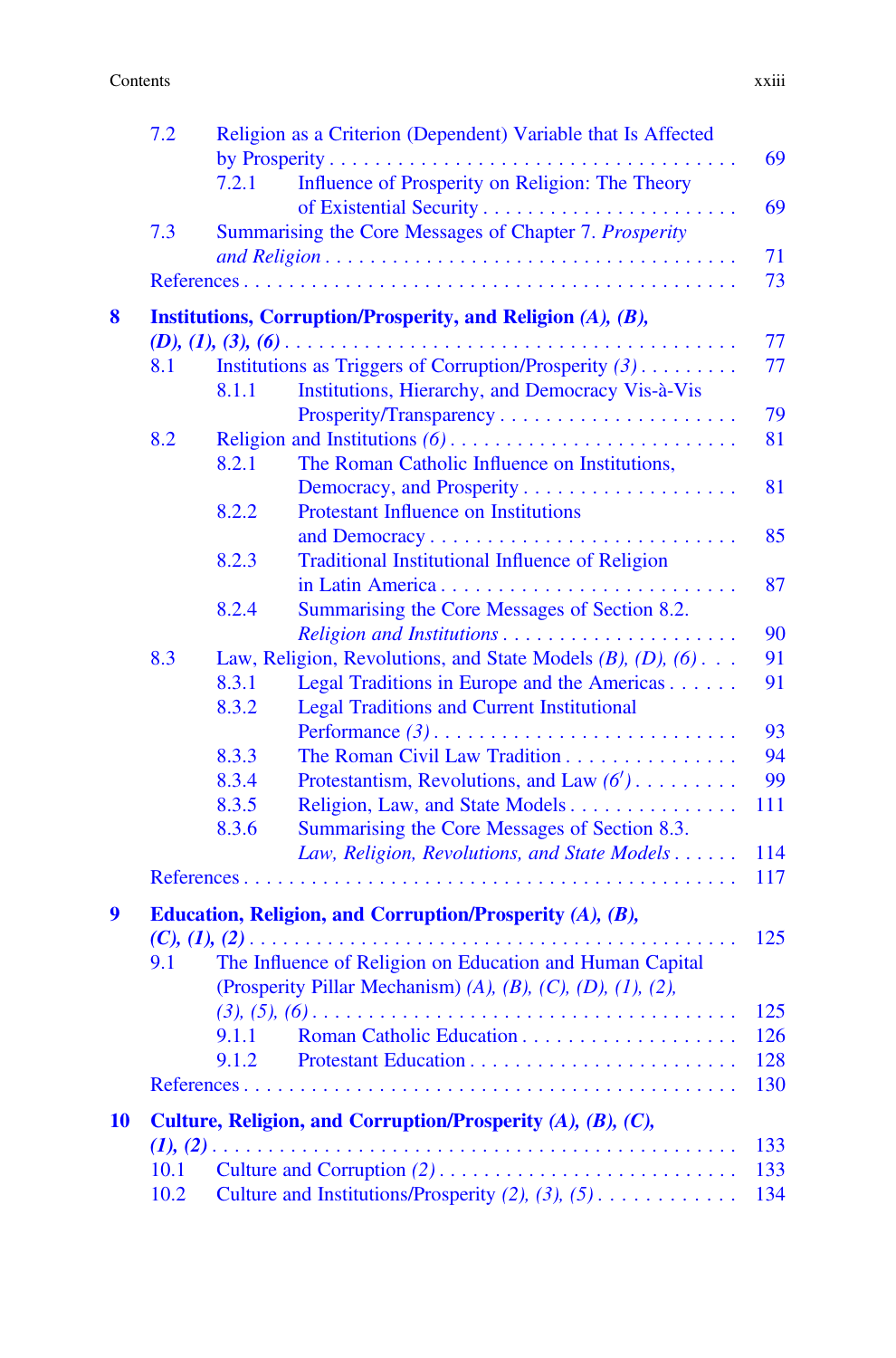|    | 10.3    |                                                           | 134 |
|----|---------|-----------------------------------------------------------|-----|
|    |         | The Cultural Influence of Religion in Latin<br>10.3.1     |     |
|    |         | America                                                   | 137 |
|    | 10.4    | Roman Catholic and Protestant Theologies, and Corruption/ |     |
|    |         |                                                           | 140 |
|    |         | Roman Catholic Theology and Political Culture<br>10.4.1   | 140 |
|    |         | 10.4.2                                                    | 155 |
|    |         | 10.4.3<br>Pentecostalism                                  | 160 |
|    | 10.5    |                                                           | 170 |
|    |         | 10.5.1                                                    | 171 |
|    |         | Summarising the Core Messages of Sect. 10.5<br>10.5.2     |     |
|    |         |                                                           | 175 |
|    |         |                                                           | 176 |
| 11 |         |                                                           | 185 |
|    | 11.1    | The Role of the Bible in Shaping Language and Societies   | 186 |
|    |         | 11.1.1                                                    | 186 |
|    |         | 11.1.2                                                    | 186 |
|    |         | 11.1.3                                                    | 186 |
|    |         | Latin, Roman Empire, and Roman Catholicism<br>11.1.4      | 186 |
|    |         |                                                           | 187 |
|    |         |                                                           |     |
| 12 |         | Environment/Geography and Prosperity/Transparency (E),    |     |
|    |         |                                                           | 189 |
|    | 12.1    | Prosperity and Environment/Geography $(4)$ , $(7)$        | 189 |
|    | 12.2    | Corruption and Environment/Geography $(4)$ , $(7)$        | 191 |
|    |         |                                                           | 192 |
|    |         |                                                           |     |
|    | Part IV | Research Paradigms, Methodology, and Research Design      |     |
| 13 |         | Applied Research Paradigms                                | 197 |
|    | 13.1    |                                                           | 197 |
|    |         | Research Paradigm 1 (Dialectical Pluralism)<br>13.1.1     | 197 |
|    |         | Research Paradigm 2 (Complex Thinking)<br>13.1.2          | 198 |
|    | 13.2    |                                                           | 199 |
|    |         | 13.2.1<br>Scientific                                      | 199 |
|    |         | 13.2.2                                                    | 200 |
|    |         |                                                           | 201 |
|    |         |                                                           |     |
| 14 |         |                                                           | 203 |
|    |         |                                                           | 204 |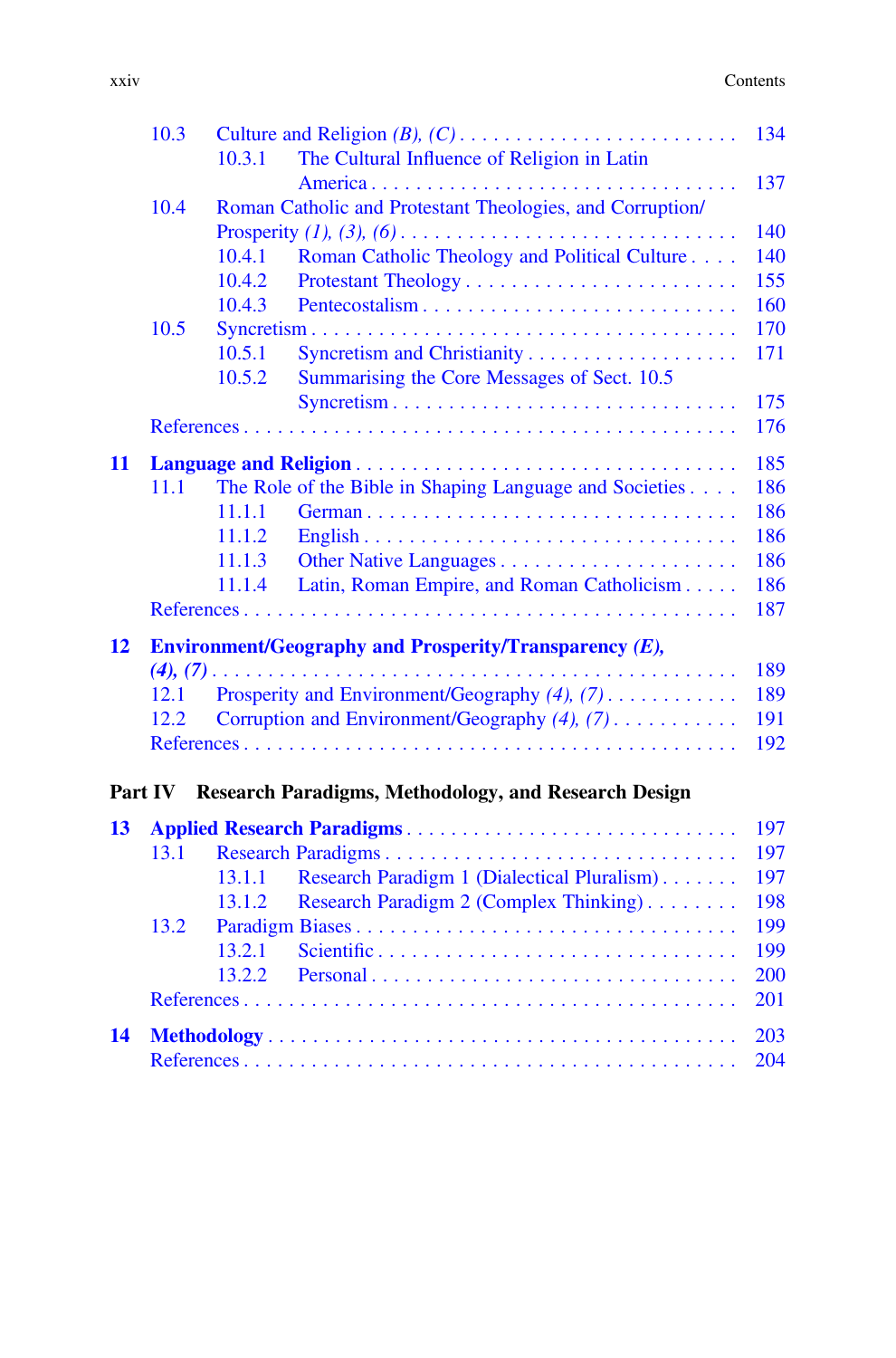### Part V Empirical Results (Macro & Meso Components)

| 15 |      |        | <b>Component 1 (Macro): Quantitative (Regression) Analysis</b>    | 211 |
|----|------|--------|-------------------------------------------------------------------|-----|
|    | 15.1 |        | Modelling Competitiveness and Corruption                          | 212 |
|    |      | 15.1.1 | <b>Modelling Competitiveness (GCI)</b>                            |     |
|    |      |        | $(Stages 1 and 2)$                                                | 212 |
|    |      | 15.1.2 | Modelling Corruption (CPI Stage 3)                                | 212 |
|    | 15.2 |        |                                                                   | 212 |
|    |      | 15.2.1 |                                                                   | 212 |
|    |      | 15.2.2 |                                                                   | 214 |
|    |      | 15.2.3 |                                                                   | 215 |
|    | 15.3 |        | Empirical Results of Regression Analysis                          | 217 |
|    |      | 15.3.1 |                                                                   | 217 |
|    |      | 15.3.2 |                                                                   | 225 |
|    |      | 15.3.3 | General Conclusion: Models of Religious Population                |     |
|    |      |        | (Competitiveness and Corruption)                                  | 229 |
|    |      |        |                                                                   | 229 |
| 16 |      |        | <b>Component 2 (Meso): Qualitative Comparative Analysis (QCA)</b> | 233 |
|    | 16.1 |        |                                                                   | 234 |
|    | 16.2 |        | Qualitative Comparative Analysis Methodology                      | 236 |
|    |      | 16.2.1 | Calibration of Outcome and Causal Conditions                      | 236 |
|    |      | 16.2.2 |                                                                   | 237 |
|    |      | 16.2.3 | Venn Diagrams                                                     | 238 |
|    | 16.3 |        |                                                                   | 239 |
|    |      | 16.3.1 |                                                                   | 239 |
|    |      | 16.3.2 | QCA Results for Outcome Corruption                                | 244 |
|    |      | 16.3.3 | QCA Cases                                                         | 246 |
|    |      |        |                                                                   | 253 |
|    |      |        |                                                                   |     |

### Part VI Component 3 (Micro): Case Studies

|      |                                                                  | 259                                                  |
|------|------------------------------------------------------------------|------------------------------------------------------|
| 17.1 | Extreme Positive Case (Worldwide): Switzerland                   | 259                                                  |
| 17.2 | Extreme Positive Case (Latin America): Uruguay                   | <b>260</b>                                           |
| 17.3 | Cuba: A sui generis Case (Communist Proxy)                       | <b>260</b>                                           |
| 17.4 | Extreme Negative Case: Colombia                                  | <b>260</b>                                           |
| 17.5 | Summary of Case Selection Criteria                               | 261                                                  |
| 17.6 |                                                                  | 261                                                  |
|      | <b>Qualitative Method: Critical Discourse Analysis</b><br>17.6.1 |                                                      |
|      |                                                                  | 261                                                  |
|      | Critical Discourse Analysis Protocol<br>17.6.2                   | 263                                                  |
|      | 17.6.3                                                           | 264                                                  |
|      |                                                                  | 266                                                  |
|      |                                                                  | Case Selection Criteria, Methods, and Data Treatment |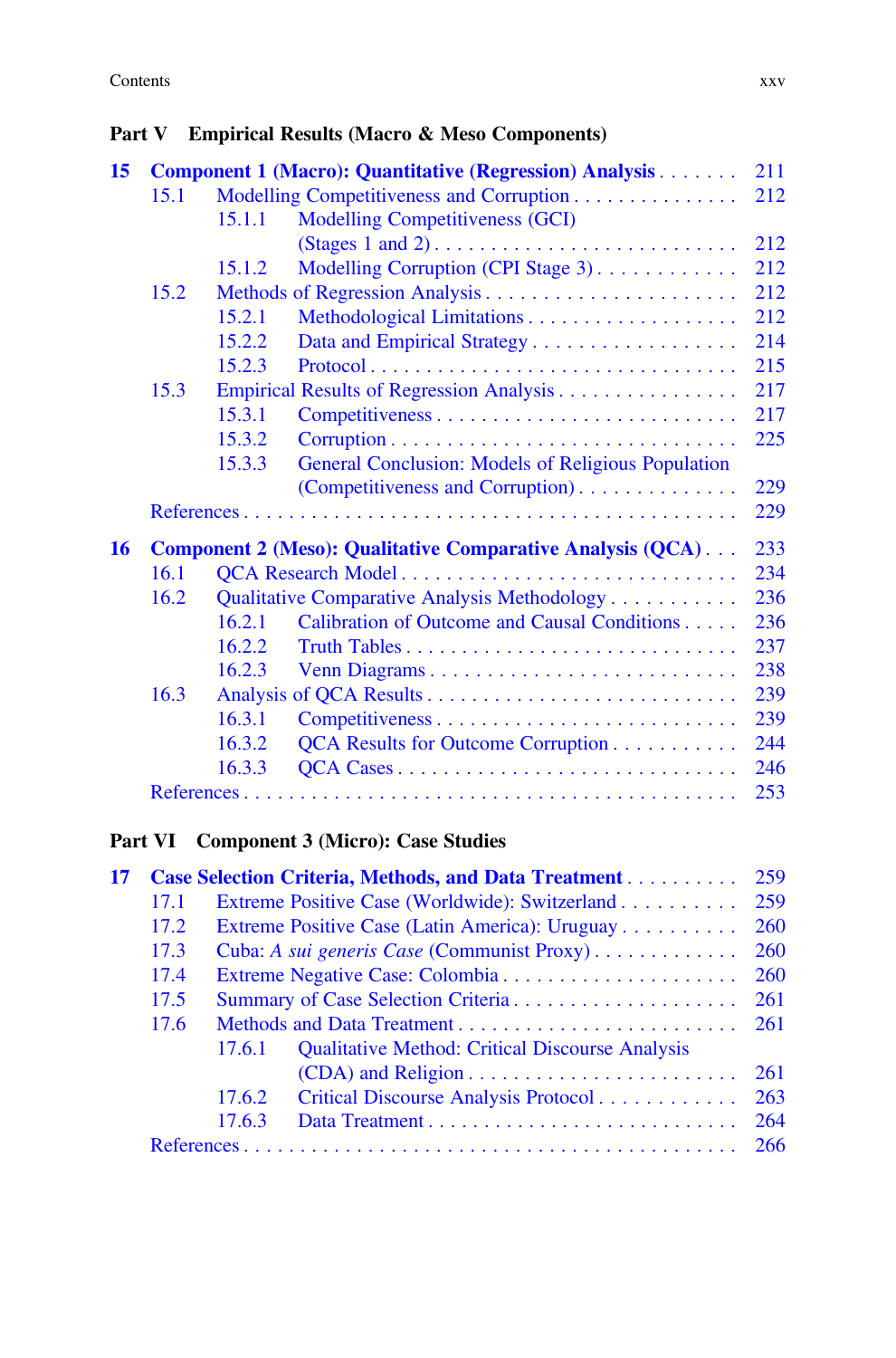| 18 |       | a) Switzerland: Extreme Positive Case Study (Worldwide)  | 269 |
|----|-------|----------------------------------------------------------|-----|
|    | 18.1  |                                                          | 270 |
|    | 18.2  | Roman Catholics and Protestants in Switzerland           | 270 |
|    | 18.3  |                                                          | 271 |
|    | 18.4  | Economic Backwardness of the Roman Catholic Periphery    | 272 |
|    |       | Education in Roman Catholic Cantons<br>18.4.1            | 273 |
|    | 18.5  |                                                          | 273 |
|    | 18.6  | Diplomatic Relations Between the Swiss Confederation     |     |
|    |       |                                                          | 274 |
|    |       | 18.6.1                                                   | 275 |
|    |       | Pontifical Swiss Guard<br>18.6.2                         | 275 |
|    | 18.7  | Current Confessional Ties in the Swiss Population        | 275 |
|    | 18.8  | Competitiveness of the Swiss Cantons and Religion        | 278 |
|    | 18.9  | <b>Empirical Analysis and CDA for Switzerland</b>        |     |
|    |       |                                                          | 281 |
|    |       | Textual Analysis (Theological)<br>18.9.1                 | 281 |
|    |       | Analysis of Discourse Practice (Theoretical<br>18.9.2    |     |
|    |       | Triangulation)                                           | 281 |
|    |       | 18.9.3                                                   | 283 |
|    | 18.10 | <b>Empirical Analysis and CDA for Switzerland</b>        |     |
|    |       |                                                          | 283 |
|    |       | Textual Analysis (Theological)<br>18.10.1                | 283 |
|    |       | 18.10.2<br><b>Analysis of Discourse Practice</b>         |     |
|    |       | (Theoretical Triangulation)                              | 286 |
|    |       | 18.10.3                                                  | 286 |
|    | 18.11 | <b>Empirical Analysis and CDA for Switzerland</b>        |     |
|    |       | (3. Church-State Relations)                              | 287 |
|    |       | 18.11.1<br>Textual Analysis (Theological)                | 287 |
|    |       | 18.11.2<br>Analysis of Discourse Practice (Theoretical   |     |
|    |       | Triangulation)                                           | 291 |
|    |       | 18.11.3                                                  | 291 |
|    | 18.12 |                                                          | 292 |
|    |       | 18.12.1                                                  | 292 |
|    |       | 18.12.2<br>Competitiveness and Transparency              | 293 |
|    |       | 18.12.3<br>Prosperity (Competitiveness and Transparency) |     |
|    |       |                                                          | 293 |
|    |       | Recommendations for Future Research<br>18.12.4           | 294 |
|    |       | References<br>and a resource and a resource and          | 294 |
| 19 |       | b) Uruguay: Extreme Positive Case Study (Latin America)  | 299 |
|    | 19.1  | Religion and Secularisation in Uruguay                   | 300 |
|    | 19.2  | Role of Protestantism in Secularisation                  |     |
|    |       | (Nineteenth Century)                                     | 301 |
|    | 19.3  | The Role of Roman Catholicism                            | 302 |
|    | 19.4  |                                                          | 302 |
|    |       |                                                          |     |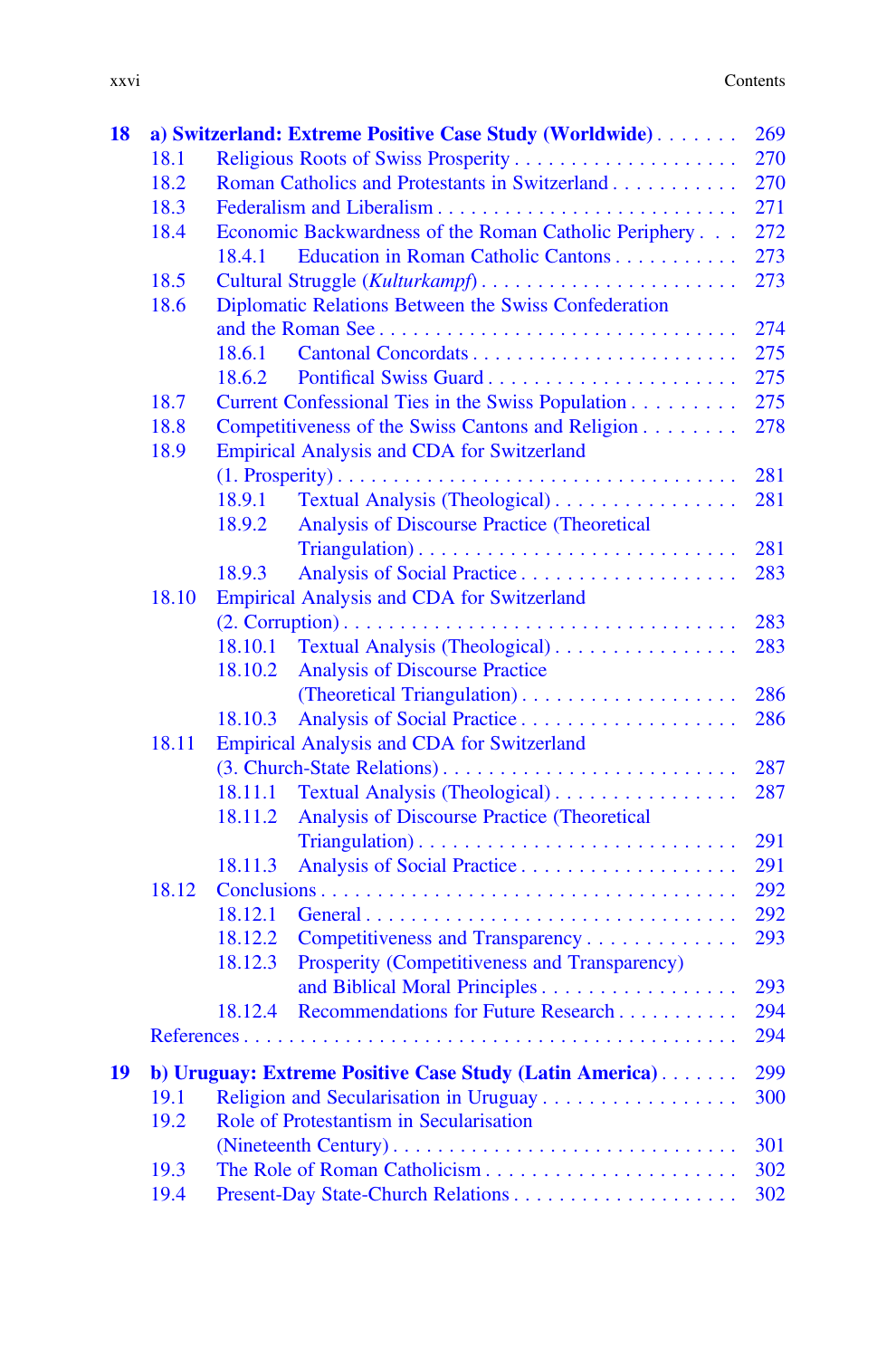#### **Contents** xxvii

|           | 19.5     | Empirical Analysis and CDA (Prosperity)                     | 303 |
|-----------|----------|-------------------------------------------------------------|-----|
|           |          | 19.5.1<br>Textual Analysis (Theological)                    | 303 |
|           |          | 19.5.2<br><b>Analysis of Discourse Practice</b>             |     |
|           |          |                                                             | 303 |
|           |          | 19.5.3                                                      | 303 |
|           |          |                                                             | 306 |
| <b>20</b> |          | c) Cuba: A Sui Generis Case Study (Communist Proxy)         | 309 |
|           | 20.1     | Colonial Times Until the First Half of the Twentieth        |     |
|           |          |                                                             | 310 |
|           | 20.2     |                                                             | 310 |
|           | 20.3     | Religion Adherents and Prominent Syncretism in Cuba         | 312 |
|           | 20.4     | Empirical Analysis and CDA for Cuba (Corruption)            | 312 |
|           |          | Textual Analysis (Theological)<br>20.4.1                    | 312 |
|           |          | 20.4.2<br><b>Analysis of Discourse Practice</b>             |     |
|           |          |                                                             | 315 |
|           |          | Analysis of Social Practice: Law and Institutions<br>20.4.3 | 315 |
|           |          |                                                             | 316 |
| 21        |          |                                                             | 319 |
|           | 21.1     |                                                             | 320 |
|           | 21.2     | The Progressive and Short-Lasting Liberal Constitution      |     |
|           |          |                                                             | 321 |
|           | 21.3     | The Constitution of 1886 (Valid Until 1991) and the         |     |
|           |          |                                                             | 321 |
|           | 21.4     |                                                             | 323 |
|           | 21.5     | Partial End of a Totalitarian Roman Catholic Hegemony       | 323 |
|           | 21.6     | Protestantism in Colombia                                   | 324 |
|           | 21.7     | Empirical Analysis and CDA for Colombia (Prosperity).       | 325 |
|           |          | Textual Analysis (Theological)<br>21.7.1                    | 325 |
|           |          | <b>Analysis of Discourse Practice</b><br>21.7.2             |     |
|           |          |                                                             | 325 |
|           |          | Analysis of Social Practice: Law and Institutions<br>21.7.3 | 325 |
|           |          |                                                             | 327 |
| 22        |          | <b>Summary Overview of the Four Case Studies</b>            | 329 |
|           |          |                                                             | 331 |
|           |          |                                                             |     |
|           | Part VII | <b>Discussion and Conclusions</b>                           |     |
| 23        |          |                                                             | 335 |
|           | 23.1     | Environment Performance Index (EPI)                         | 336 |
|           | 23.2     |                                                             | 336 |
|           |          | Legal Traditions, Religion, and Prosperity<br>23.2.1        | 337 |
|           | 23.3     |                                                             | 339 |
|           | 23.4     |                                                             | 339 |
|           |          |                                                             |     |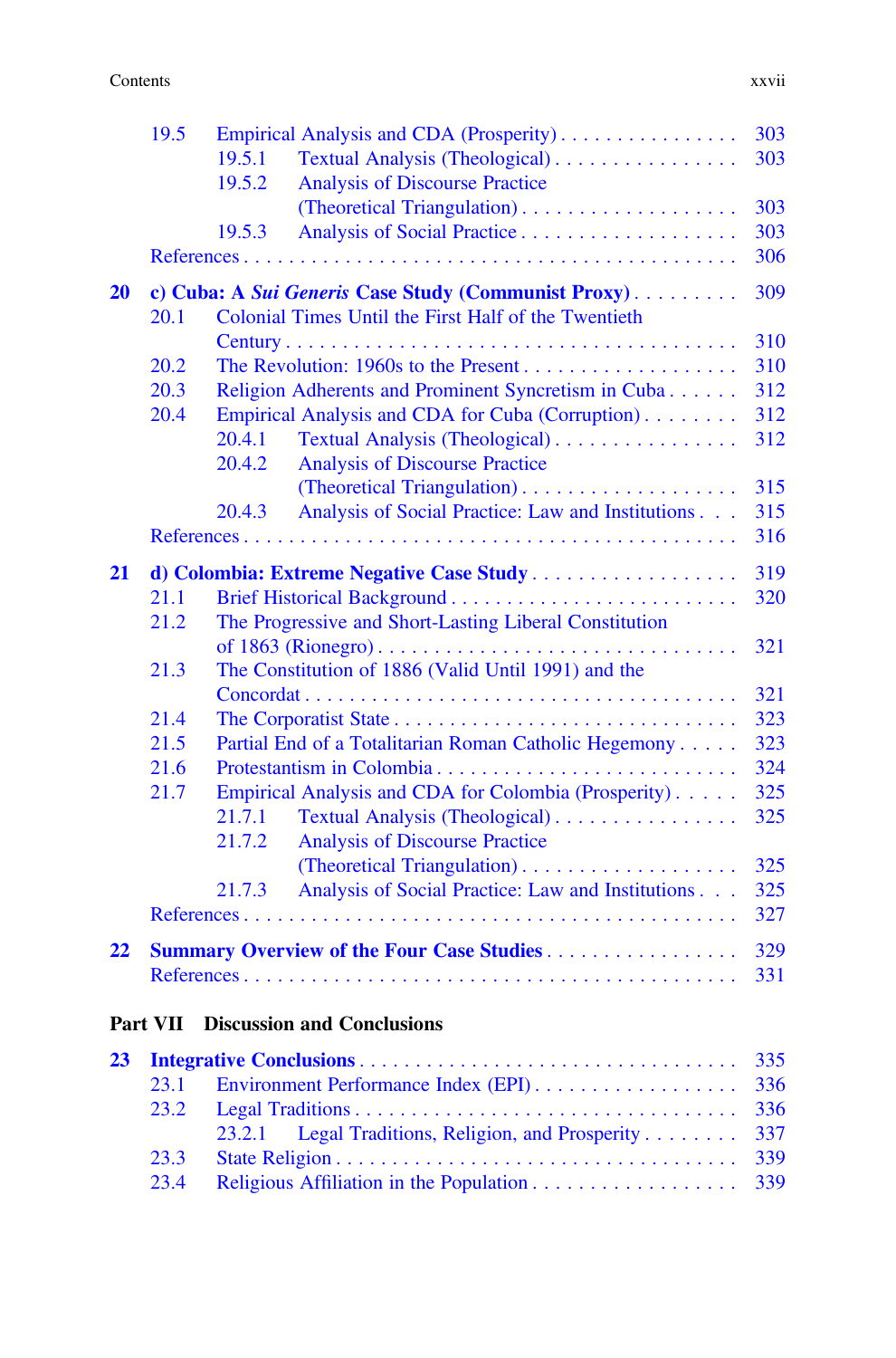|    | 23.5 |                                                      | 341 |
|----|------|------------------------------------------------------|-----|
|    | 23.6 |                                                      | 342 |
|    | 23.7 |                                                      | 342 |
|    |      |                                                      | 343 |
| 24 |      |                                                      | 347 |
|    | 24.1 | The Institutional and Cultural (Adherents) Influence |     |
|    |      |                                                      | 347 |
|    | 24.2 |                                                      | 348 |
|    | 24.3 | Returning to the General Research Interest:          |     |
|    |      | "Ye Shall Know Them By Their Fruits"                 |     |
|    |      |                                                      | 349 |
|    |      | The Roman and Catholic Ancien Régime<br>24.3.1       | 349 |
|    |      | 24.3.2                                               | 350 |
|    |      | 24.3.3                                               | 350 |
|    |      | 24.3.4                                               | 350 |
|    | 24.4 |                                                      | 351 |
|    |      |                                                      | 351 |
| 25 |      |                                                      | 353 |
|    |      |                                                      | 354 |
|    |      |                                                      |     |
|    |      |                                                      | 355 |
|    |      |                                                      | 405 |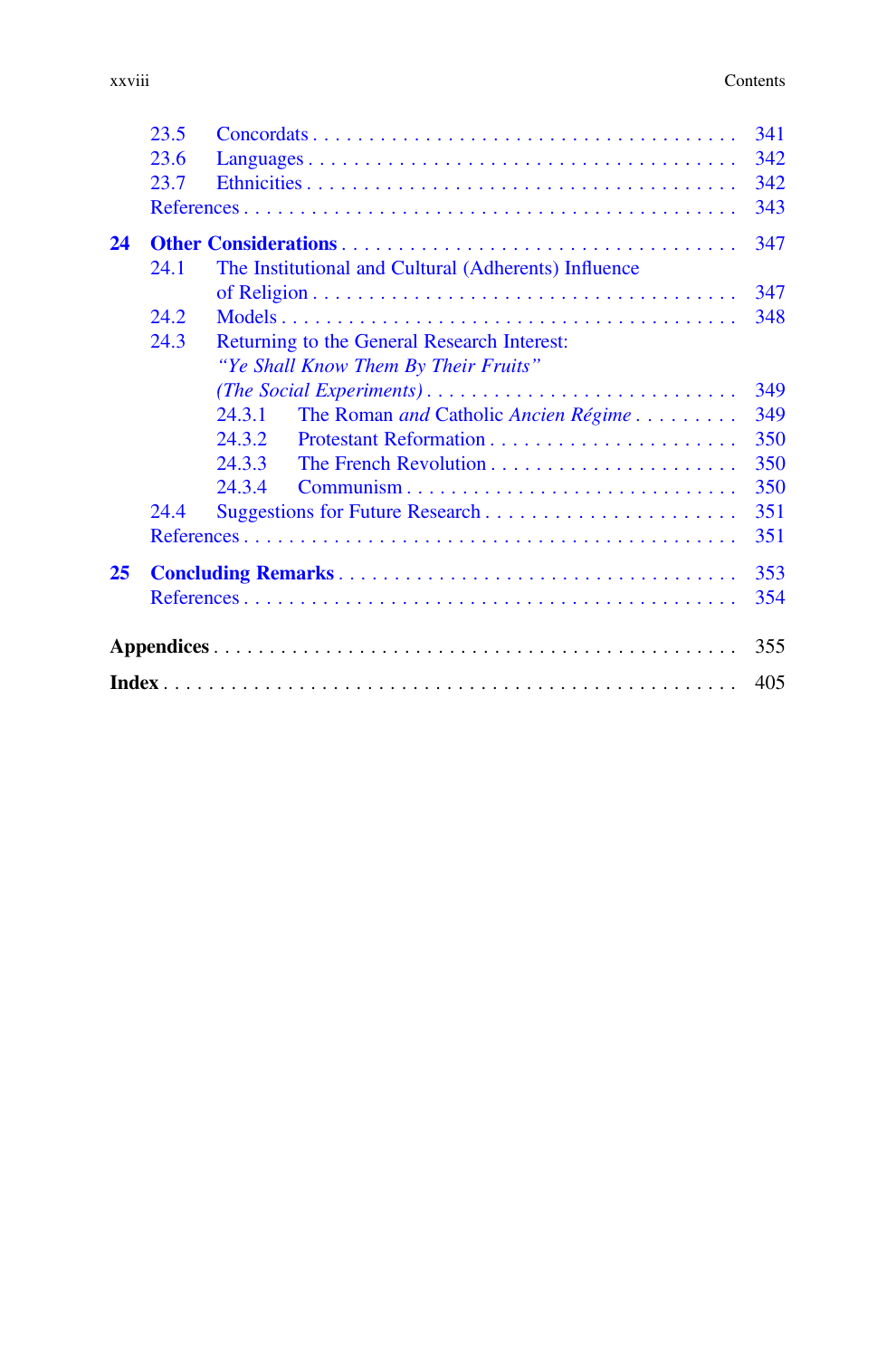## About the Author

Jason García Portilla earned his PhD in Organization Studies and Cultural Theory at the University of St. Gallen (Switzerland, September 2020), funded by the Swiss Government Excellence Scholarship ESKAS.

In addition to his work on the religion–development–environment nexus, Dr Garcia Portilla is an expert in climate change and sustainability, with 12 years of progressive experience in the field. He spent over 2 years working as an official negotiator of the United Nations Framework Convention on Climate Change (UNFCCC). During this assignment, he represented the Colombian government in seven rounds of negotiation and took part in several international initiatives, including the Global Platform for Disaster Risk Reduction. He has also worked with UN agencies and international NGOs on climate issues, environment policy, and development. He was appointed as a reviewer of the 5th Assessment Report of the Intergovernmental Panel on Climate Change (IPCC). He holds a degree in Ecology and two Master's degrees: an MA in Political Science from the University of Los Andes in Colombia and an MSc in Climate Change and Policy from the University of Sussex in the UK (funded by the British Chevening Scholarship). He has a strong track record of producing publications on the role of policy approaches in climate change and sustainability. He also has a broad range of teaching experience, from undergraduate courses in environmental issues and political science to extensive tutoring and mentoring both undergraduate and master's students.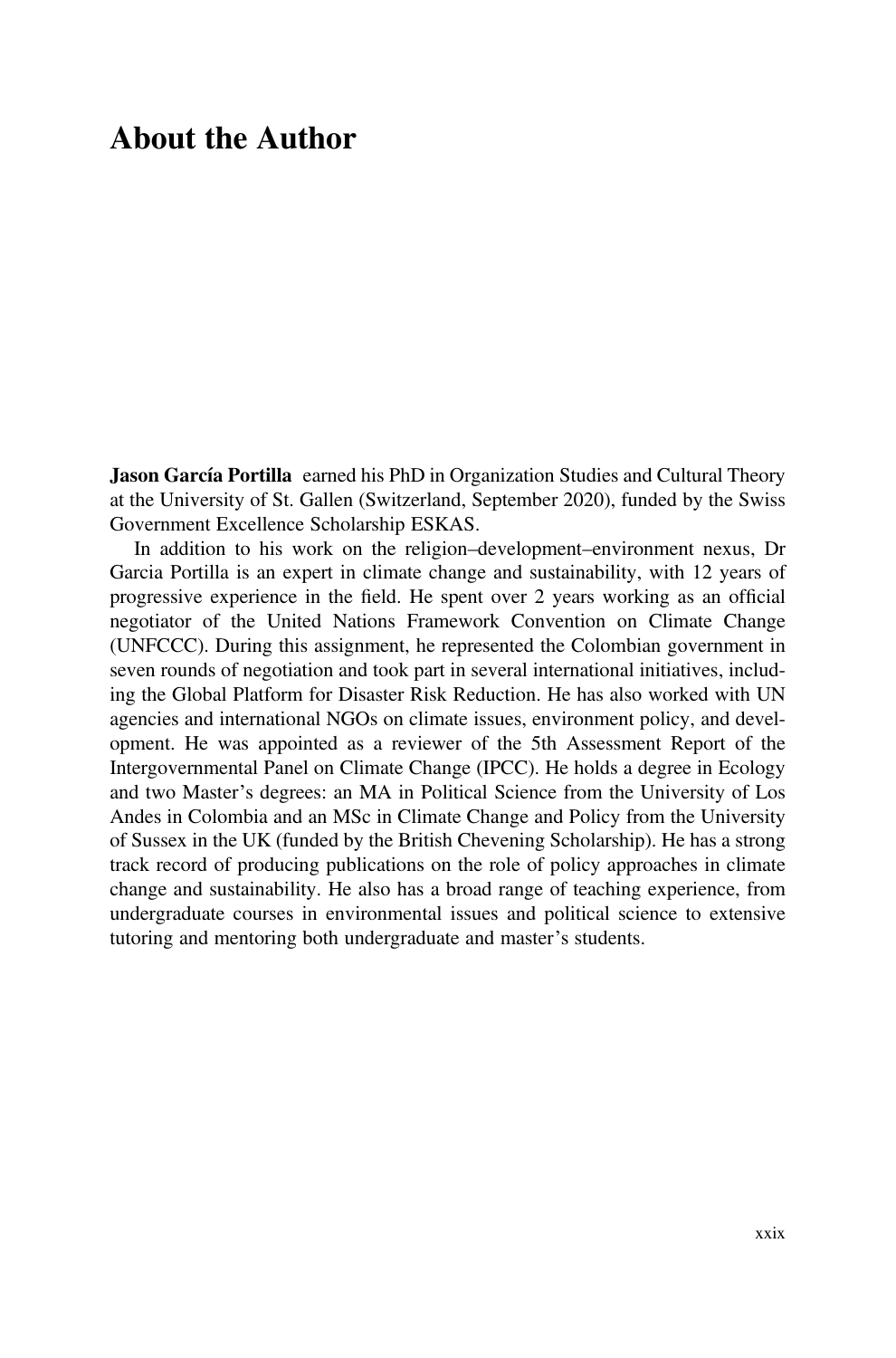## List of Abbreviations

| CDA        | Critical discourse analysis                                           |
|------------|-----------------------------------------------------------------------|
| CPI        | Corruption Perception Index                                           |
| DP         | Dialectical pluralism                                                 |
| ECLAC      | Economic Commission for Latin America and the Caribbean               |
| EPI        | <b>Environment Performance Index</b>                                  |
| GCI        | Global Competitiveness Index                                          |
| <b>GDP</b> | Gross domestic product                                                |
| GLOBE      | Global Leadership and Organizational Behaviour Effectiveness Research |
|            | Programme                                                             |
| GТ         | Grounded theory                                                       |
| MМ         | Mixed methods                                                         |
| NT         | New Testament                                                         |
| OТ         | Old Testament                                                         |
| PDI        | Power Distance Index                                                  |
| PG         | Prosperity Gospel                                                     |
| PRI        | Proportional reduction in inconsistency                               |
| QCA        | Qualitative Comparative Analysis                                      |
| SPI        | Social Progress Index                                                 |
| TI         | Transparency International                                            |
| UK         | United Kingdom                                                        |
| USA        | United States of America                                              |
| VIF        | Variance inflation factor                                             |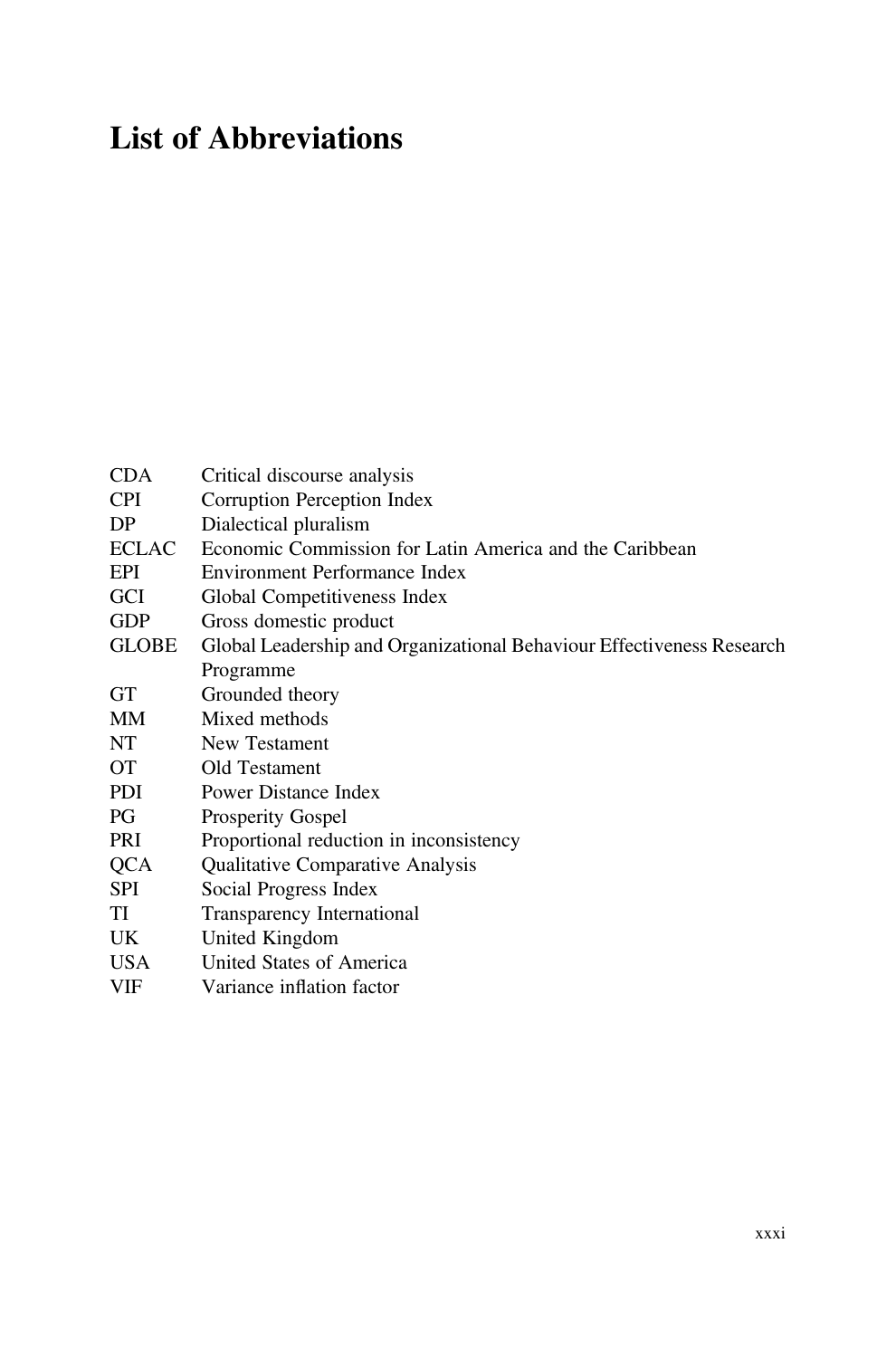## List of Figures

| Fig. 1.1   | Historical timeline of religious-political trigger events in     |     |
|------------|------------------------------------------------------------------|-----|
|            |                                                                  | 6   |
| Fig. $1.2$ |                                                                  | 9   |
| Fig. 2.1   |                                                                  | 16  |
| Fig. 4.1   |                                                                  | 30  |
| Fig. 4.2   | Social Progress Index in the Americas (2015)                     | 32  |
| Fig. 8.1   | Factors giving rise to prosperity, transparency, and democracy;  |     |
|            | or conversely to hegemonic oppression and corruption             | 88  |
| Fig. 8.2   |                                                                  | 92  |
| Fig. 8.3   | Comparison of institutional performance between different legal  | 94  |
| Fig. 8.4   | Moral biblical law associated with prosperity (when obeyed)      |     |
|            | or with misfortunes (when disobeyed) and its legal application   |     |
|            |                                                                  | 102 |
| Fig. 10.1  | The Bible's Decalogue compared with the Decalogue of Roman       |     |
|            |                                                                  | 141 |
| Fig. 10.2  | Differences between Protestant and Catholic concepts of          |     |
|            |                                                                  | 147 |
| Fig. 10.3  | Ways of reading the Bible in traditional Roman Catholicism,      |     |
|            | Liberation Theology (post-Vatican II), historical Protestantism, |     |
|            |                                                                  | 153 |
| Fig. 10.4  | Protestants by continent and the share of the largest Protestant |     |
|            |                                                                  | 161 |
| Fig. 14.1  |                                                                  | 203 |
| Fig. 15.1  | Regression tree, with the mean value of CPI, the number          |     |
|            |                                                                  | 226 |
| Fig. 16.1  | Categories of conditions and outcome and principal theoretical   |     |
|            |                                                                  | 235 |
|            |                                                                  |     |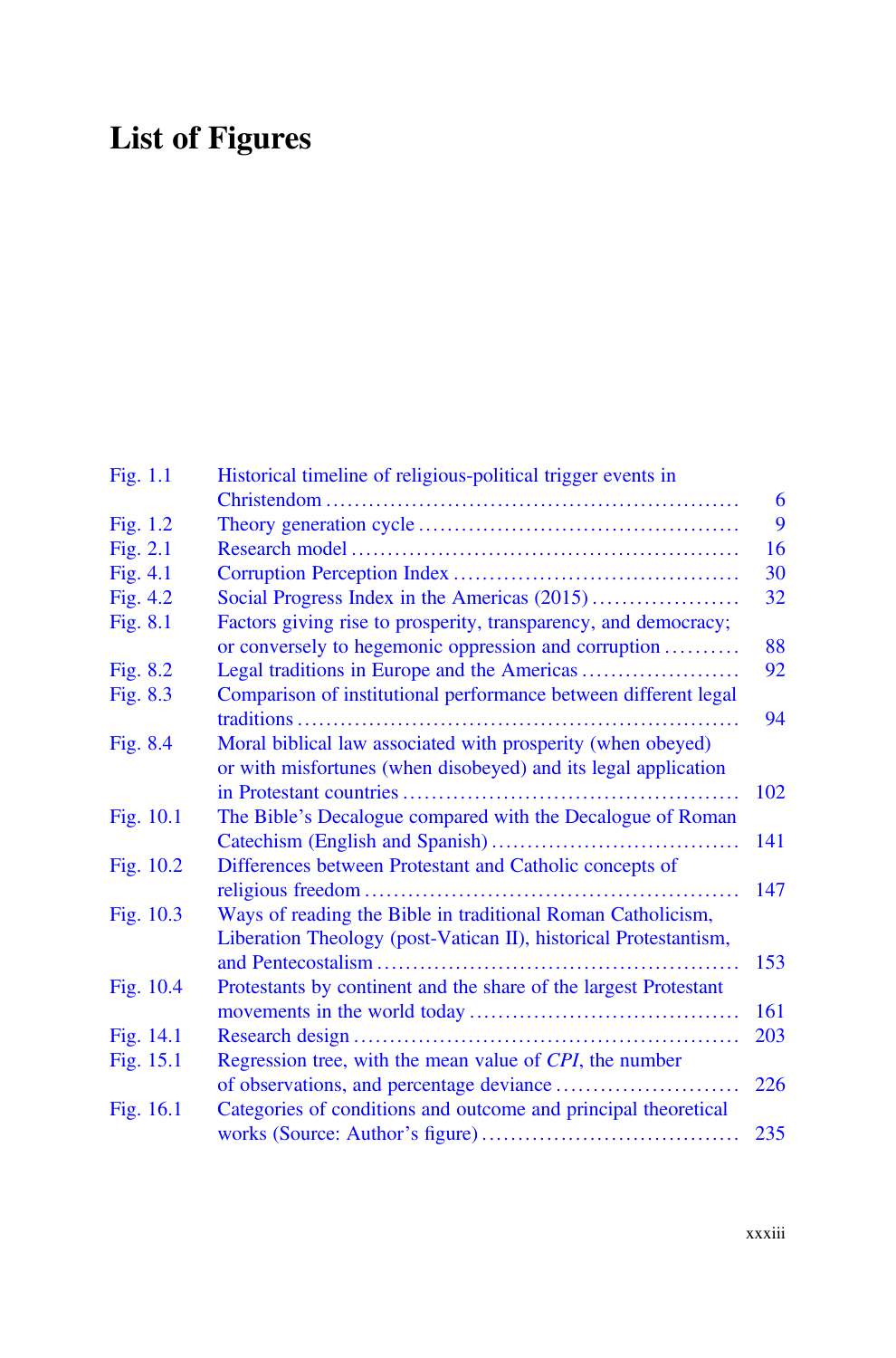| Fig. 16.2  | Venn diagrams with positive and negative outcomes for<br>Competitiveness with Predominant Religion adherence |     |
|------------|--------------------------------------------------------------------------------------------------------------|-----|
|            | in Europe and the Americas (Source: Author's figure)                                                         | 240 |
| Fig. 16.3  | Venn diagrams with positive and negative outcomes                                                            |     |
|            | for Competitiveness with State Religion in Europe                                                            |     |
|            |                                                                                                              | 241 |
| Fig. 16.4  | Venn diagrams with positive and negative outcomes                                                            |     |
|            | for Competitiveness with Legal Origin in Europe                                                              |     |
|            |                                                                                                              | 242 |
| Fig. 16.5  | Venn diagrams with positive and negative outcomes                                                            |     |
|            | for <i>Competitiveness</i> with <i>Languages</i> in Europe                                                   |     |
|            |                                                                                                              | 243 |
| Fig. 16.6  | Venn diagrams with positive and negative outcomes                                                            |     |
|            | for Competitiveness with Ethnicities in Europe                                                               |     |
|            |                                                                                                              | 244 |
| Fig. 16.7  | Conditions, solutions, and clusters for competitiveness                                                      |     |
|            |                                                                                                              | 247 |
| Fig. 16.8  | Conditions, solutions, and clusters for corruption                                                           |     |
|            |                                                                                                              | 248 |
| Fig. 16.9  | Conditions, solutions, and clusters for competitiveness                                                      |     |
|            |                                                                                                              | 251 |
| Fig. 16.10 | Conditions, solutions, and clusters for corruption                                                           |     |
|            |                                                                                                              | 252 |
| Fig. 18.1  |                                                                                                              | 271 |
| Fig. 18.2  |                                                                                                              | 276 |
| Fig. 18.3  | Evolution of religious landscape in Switzerland (1970–2000)                                                  | 277 |
| Fig. 18.4  |                                                                                                              | 279 |
| Fig. $A.1$ | Venn diagrams with positive and negative outcomes                                                            |     |
|            | for Corruption with Predominant Religion adherence                                                           |     |
|            |                                                                                                              | 389 |
| Fig. $A.2$ | Venn diagrams with positive and negative outcomes for                                                        |     |
|            | Corruption with State Religion in Europe and the Americas                                                    | 390 |
| Fig. $A.3$ | Venn diagrams with positive and negative outcomes for                                                        |     |
|            | Corruption with Legal Origin in Europe and the Americas                                                      | 391 |
| Fig. $A.4$ | Venn diagrams with positive and negative outcomes for                                                        |     |
|            | Corruption with Languages in Europe and the Americas                                                         | 392 |
| Fig. $A.5$ | Venn diagrams with positive and negative outcomes for                                                        |     |
|            | Corruption with Ethnicities in Europe and the Americas                                                       | 393 |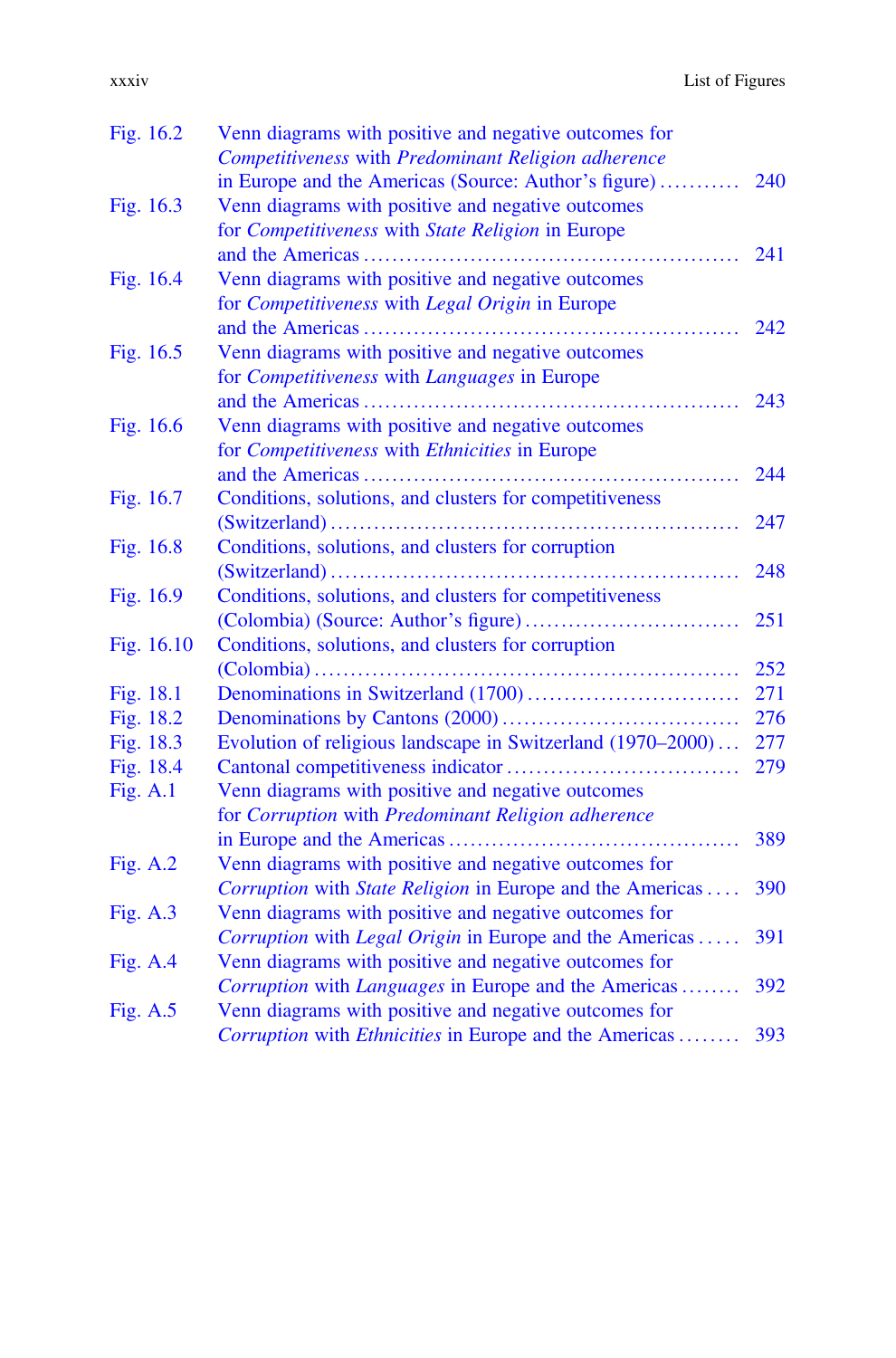## List of Tables

| Table 5.1         |                                                                    | 50  |
|-------------------|--------------------------------------------------------------------|-----|
| Table 8.1         | Examples of medieval canon laws supported by Catholic              |     |
|                   |                                                                    | 96  |
| Table 8.2         | Moral and religious beliefs and models of state-church-citizen     |     |
|                   | relations in the legal systems in Europe and the Americas          | 112 |
| Table 10.1        | Different Power Distance Index (PDI) and its consequences for      |     |
|                   | social and political systems, religious life, and organisations    | 138 |
| Table 10.2        |                                                                    | 139 |
| Table 10.3        | Typical association of the papacy with the "Man of Sin", the       |     |
|                   | Antichrist, beast and harlot according to biblical interpretations |     |
|                   | of notable Protestant intellectuals (1500–1800)                    | 157 |
| Table 15.1        |                                                                    | 218 |
| Table 15.2        | Model 2: Competitiveness in the world including the percentage     |     |
|                   | of religious adherents and excluding State religion variables      | 220 |
| Table 15.3        | Model 3: Competitiveness in the world including state religion     |     |
|                   | and excluding the percentage of <i>religion adherents</i>          | 221 |
| Table 15.4        | Model 4: Competitiveness in Europe and the Americas                |     |
|                   |                                                                    | 222 |
| Table 15.5        | Model 5: Competitiveness in Europe and the Americas                |     |
|                   |                                                                    | 223 |
| Table 15.6        | Model 6: Corruption in Europe and the Americas                     | 227 |
| <b>Table 16.1</b> | Main QCA results for the five groups of conditions                 | 245 |
| <b>Table 17.1</b> | A qualitative comparison of the four case studies                  | 262 |
| <b>Table 17.2</b> |                                                                    | 264 |
| Table 18.1        | Changes in the demographic distribution of Protestants and         |     |
|                   | Roman Catholics in Switzerland in the last two centuries           | 276 |
| Table 18.2        | Proportions of religious adherents in different Swiss cantons and  |     |
|                   | cities in 2018                                                     | 278 |
| Table 18.3        | Principles of prosperity according to stakeholders interviewed     |     |
|                   |                                                                    | 282 |